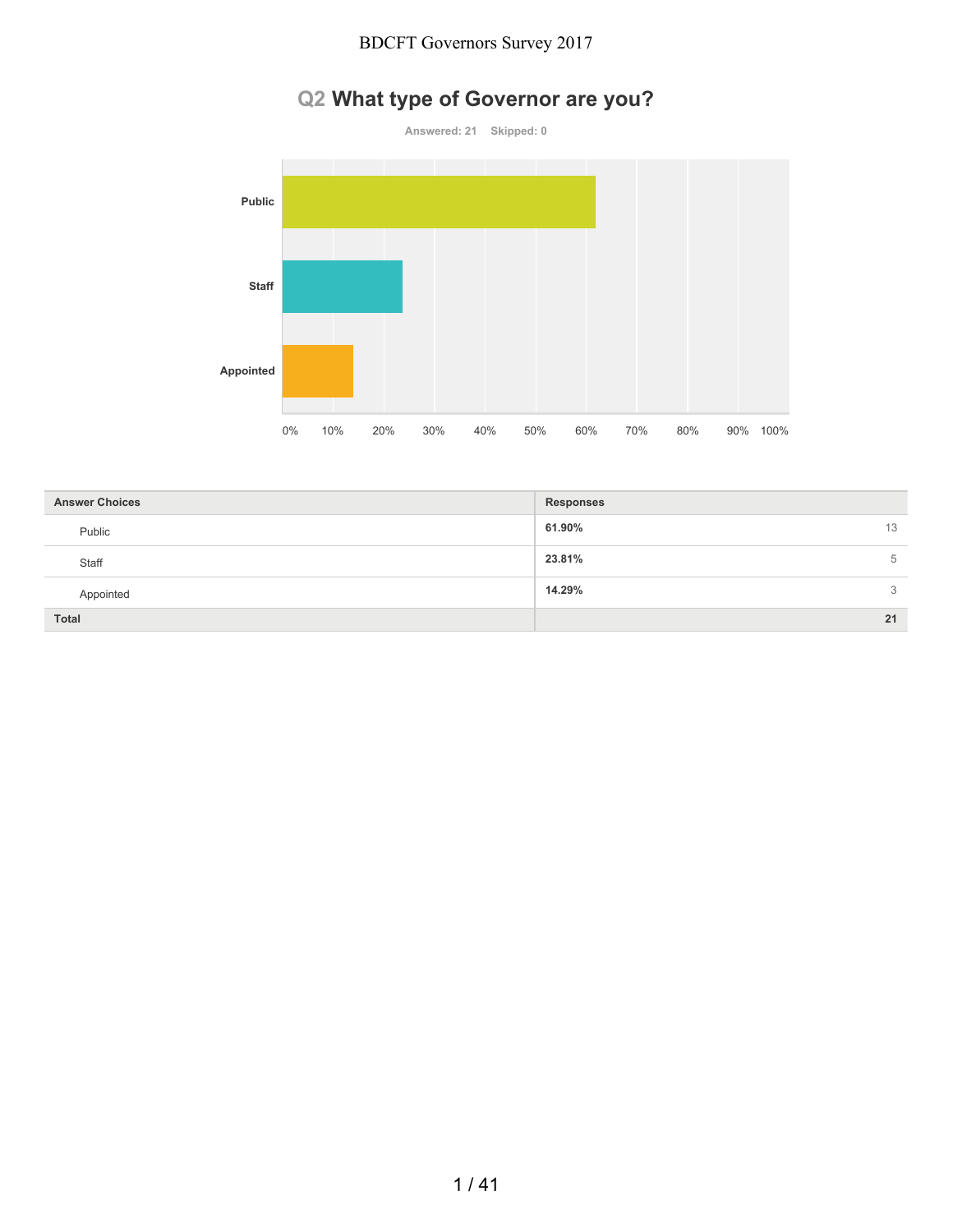# **Q3 Please tell us about your induction, training and development needs**

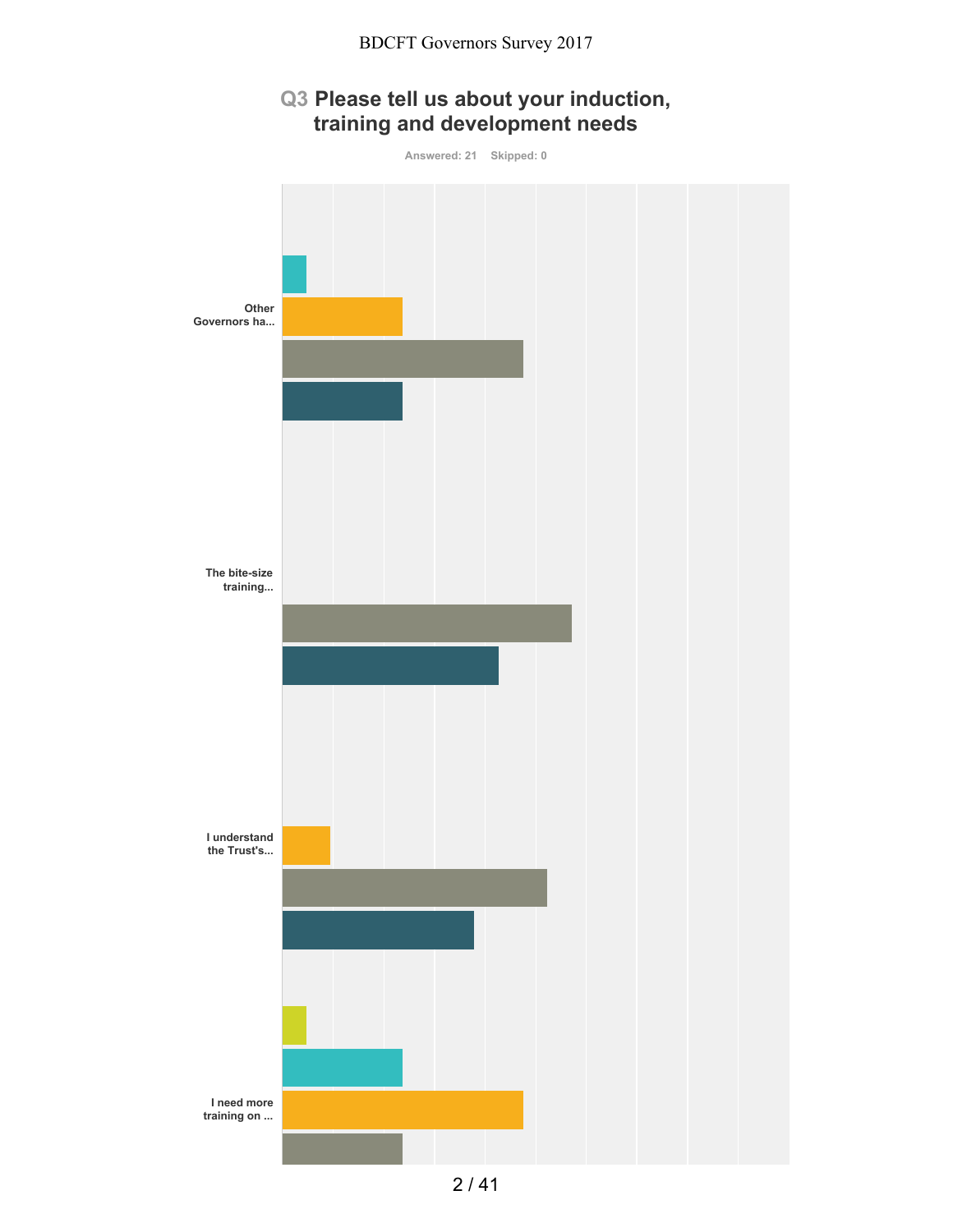

|                                                                                                           | <b>Strongly</b><br><b>Disagree</b> | <b>Disagree</b>      | <b>Neither Agree nor</b><br><b>Disagree</b> | Agree        | <b>Strongly</b><br>Agree | <b>Total</b> |
|-----------------------------------------------------------------------------------------------------------|------------------------------------|----------------------|---------------------------------------------|--------------|--------------------------|--------------|
| Other Governors have shared what they have learned from national or<br>regional training events           | $0.00\%$<br>$\Omega$               | 4.76%                | 23.81%<br>5                                 | 47.62%<br>10 | 23.81%<br>5              | 21           |
| The bite-size training sessions arranged by the Trust are a useful part of<br>my training and development | $0.00\%$<br>$\Omega$               | $0.00\%$<br>$\Omega$ | $0.00\%$                                    | 57.14%<br>12 | 42.86%<br>9              | 21           |
| I understand the Trust's vision and ambitions                                                             | $0.00\%$<br>$\Omega$               | $0.00\%$<br>$\Omega$ | 9.52%<br>$\Omega$                           | 52.38%<br>11 | 38.10%<br>8              | 21           |
| I need more training on the role of a Governor                                                            | 4.76%                              | 23.81%<br>5          | 47.62%<br>10                                | 23.81%<br>5  | $0.00\%$                 | 21           |

| # | Please let us know about any additional training or development you need to help you fulfill your statutory<br>duties:                              | Date               |
|---|-----------------------------------------------------------------------------------------------------------------------------------------------------|--------------------|
|   | I believe that any training offered can only enhance my learning as different environments may warrant learning<br>learning or reflective learning. | 5/28/2017 10:52 AM |
|   | how to hold the trust to account                                                                                                                    | 5/24/2017 9:29 PM  |
|   | Help was given where needed.                                                                                                                        | 5/24/2017 4:08 PM  |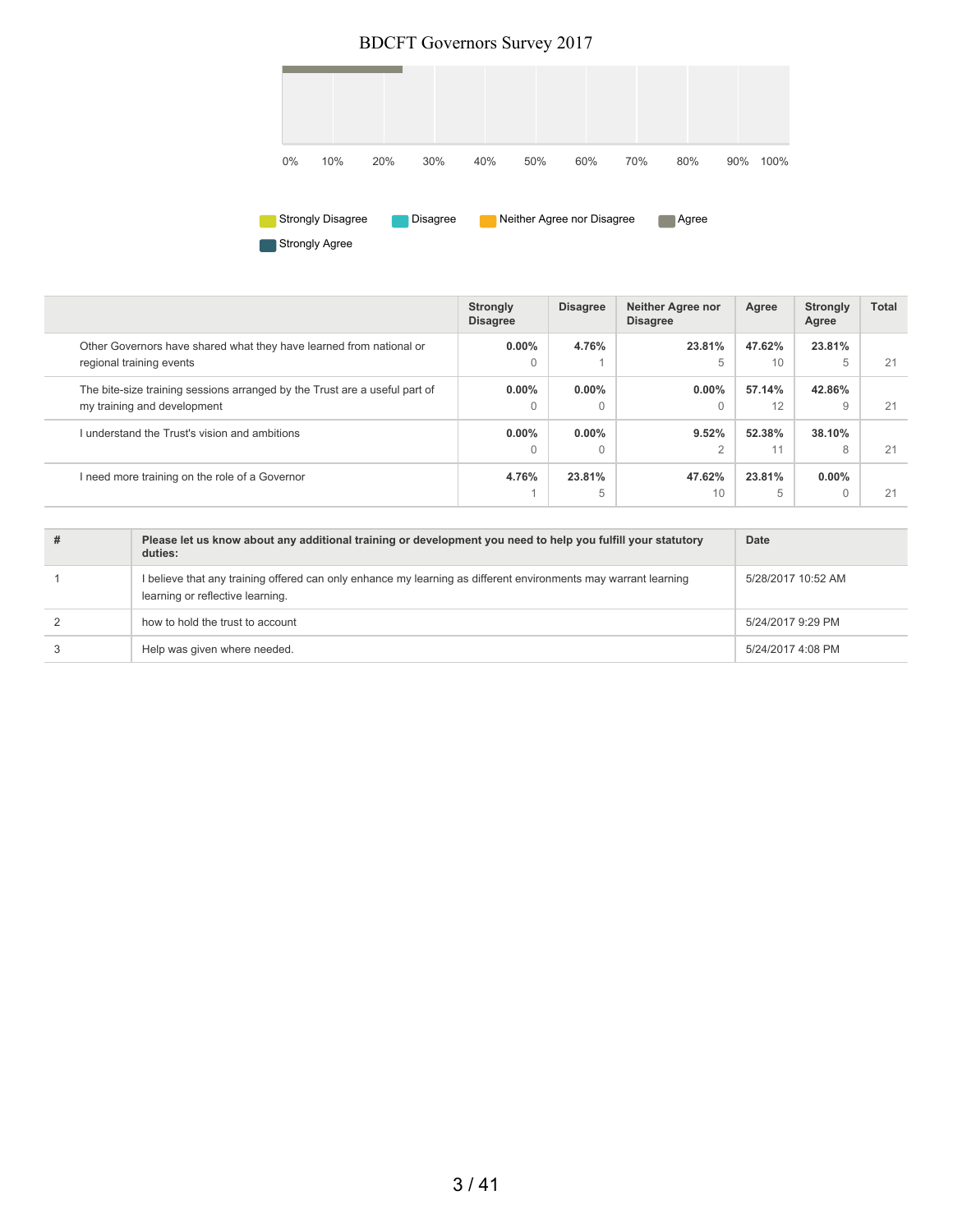



|                                 | Yes    | <b>No</b> | Not fully   | <b>Total</b> | <b>Weighted Average</b> |
|---------------------------------|--------|-----------|-------------|--------------|-------------------------|
| Role of a Governor              | 95.24% | $0.00\%$  | 4.76%       |              |                         |
|                                 | 20     | 0         |             | 21           | 0.00                    |
| Role of Executive Directors     | 95.24% | $0.00\%$  | 4.76%       |              |                         |
|                                 | 20     | 0         |             | 21           | 0.00                    |
| Role of Non-Executive Directors | 85.71% | $0.00\%$  | 14.29%      |              |                         |
|                                 | 18     | 0         | $\sim$<br>O | 21           | 0.00                    |

| # | Do you have any other comments? | <b>Date</b>        |
|---|---------------------------------|--------------------|
|   |                                 | 5/28/2017 10:52 AM |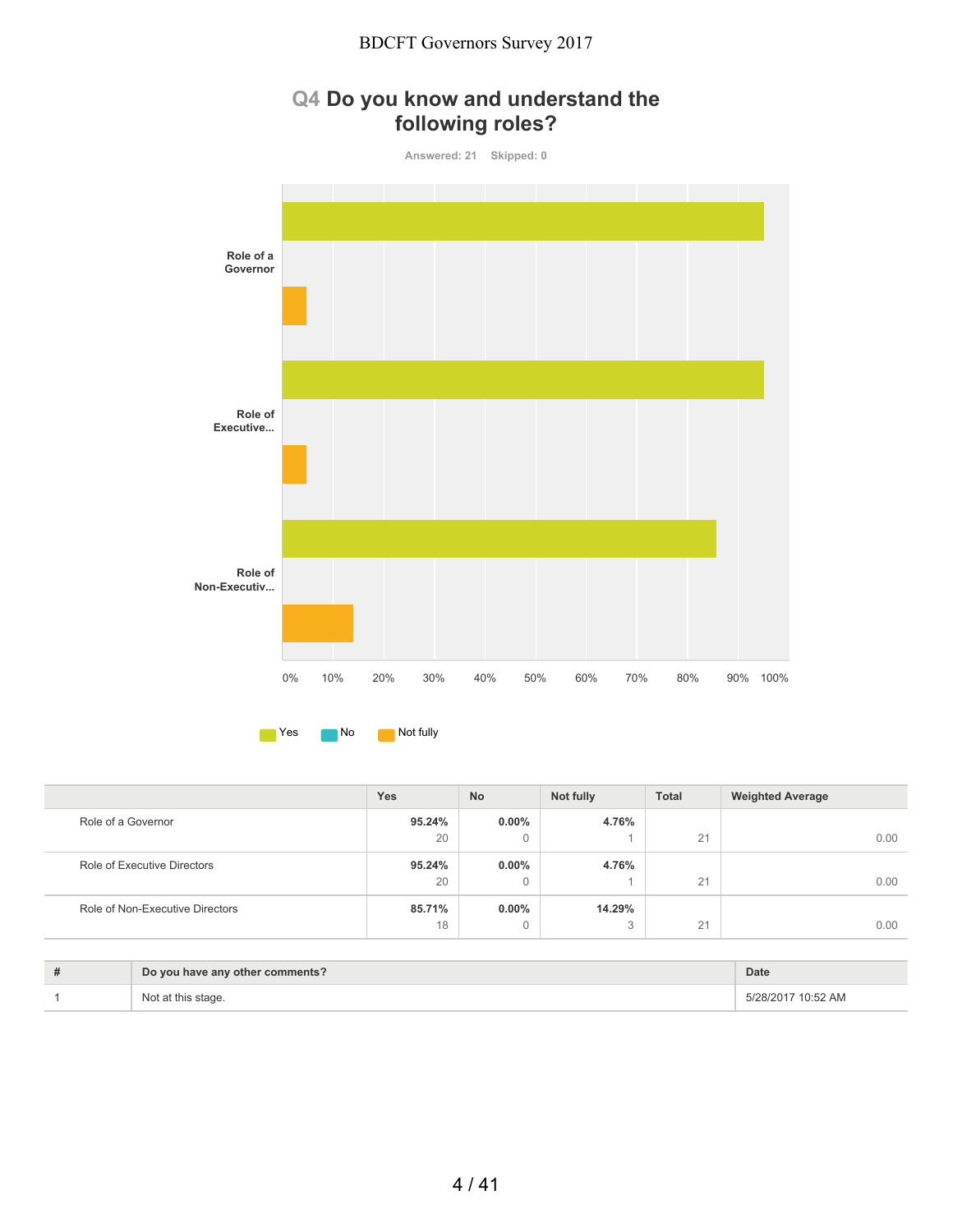#### **Q5 Do we make good use of the skills, experience and knowledge of individual Governors?**



| <b>Answer Choices</b>                        | <b>Responses</b>  |
|----------------------------------------------|-------------------|
| Yes                                          | 66.67%<br>14      |
| No (please provide reasons in the box below) | 9.52%<br>$\Omega$ |
| Don't know                                   | 23.81%<br>5       |
| <b>Total</b>                                 | 21                |

| Comments                                                                                           | Date              |
|----------------------------------------------------------------------------------------------------|-------------------|
| Some governors - mainly those who have important networks with access to service users and carers. | 6/11/2017 7:23 PM |
| I don't think a lot of the Governors know what they need to do in the community                    | 6/8/2017 3:36 PM  |
| Talking to members of the trust when I have the opertunity to do so                                | 5/25/2017 7:56 AM |
| As I don't believe inhabe been asked                                                               | 5/24/2017 9:30 PM |
| Where possible.                                                                                    | 5/24/2017 4:10 PM |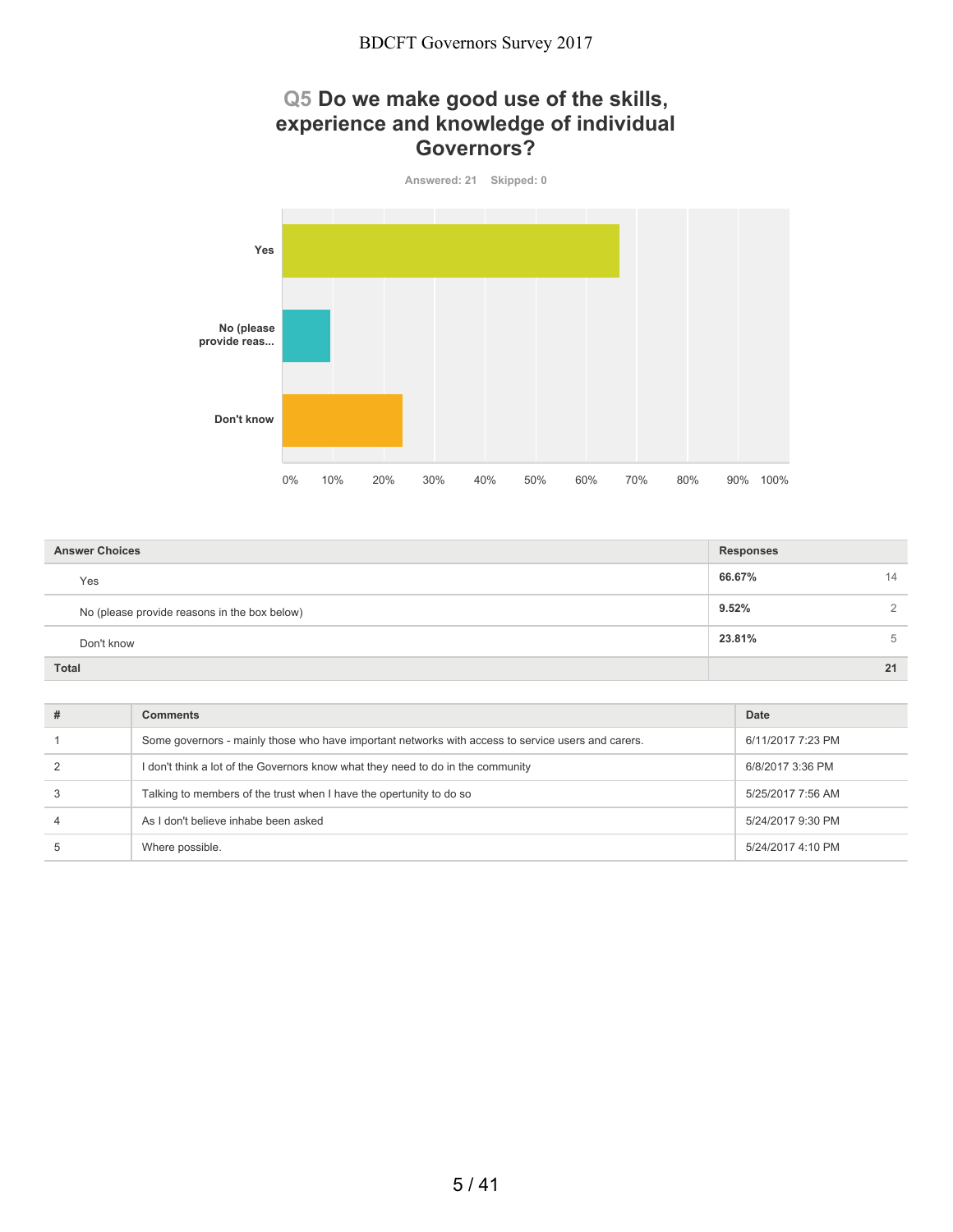

### **Q6 What are your thoughts about the size of the Council of Governors? Is it:**

| <b>Answer Choices</b> | <b>Responses</b>  |
|-----------------------|-------------------|
| Too large             | 23.81%<br>5       |
| Too small             | 9.52%<br>$\Omega$ |
| About right           | 66.67%<br>14      |
| <b>Total</b>          | 21                |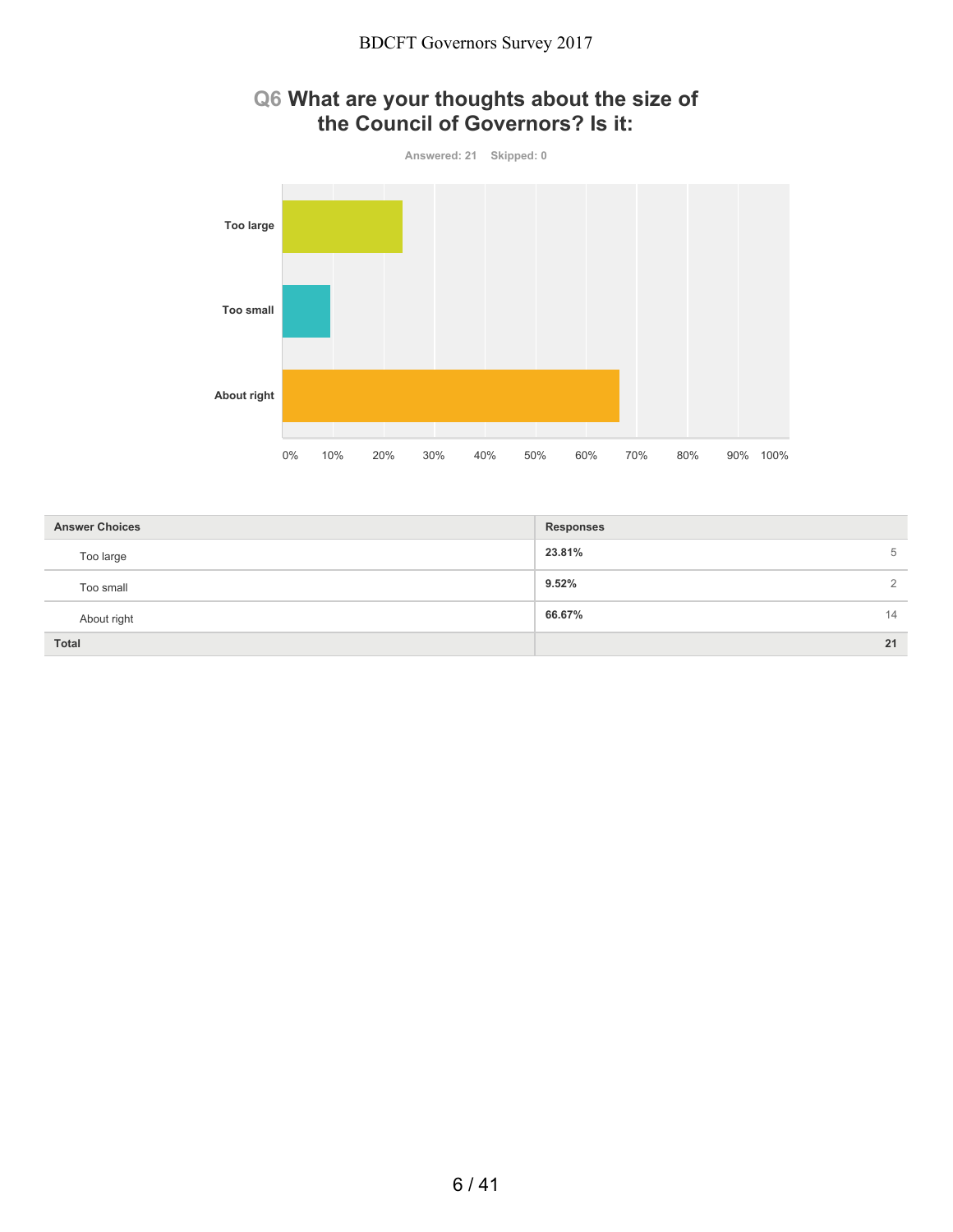#### **Q7 Do you think the Council of Governors has contributed to improving the Trust's services?**



|                   | Not contributed at<br>all | Limited<br>contribution | Some<br>contribution     | Good<br>contribution | <b>Significant</b><br>contribution | Total                           | Weighted<br>Average |
|-------------------|---------------------------|-------------------------|--------------------------|----------------------|------------------------------------|---------------------------------|---------------------|
| Average Score out | 4.76%                     | 19.05%                  | 33.33%                   | 23.81%               | 19.05%                             |                                 |                     |
| of 5              |                           |                         | $\overline{\phantom{a}}$ |                      |                                    | $\bigcap$ $\bigcap$<br><u>_</u> | 3.33                |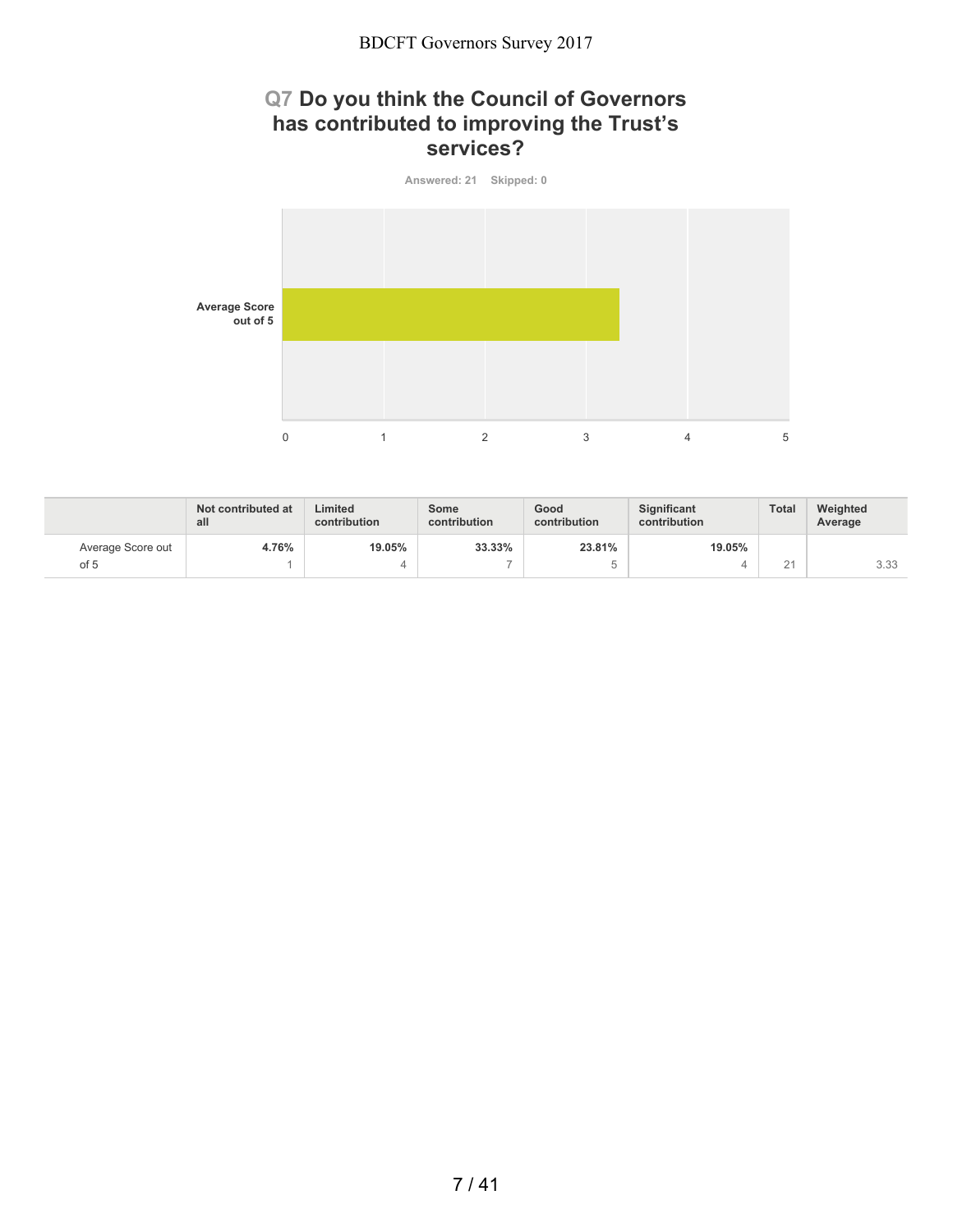### **Q8 What skills do you have which you think the Council of Governors/Trust could benefit from?**

**Answered: 14 Skipped: 7**

| #              | <b>Responses</b>                                                                                                                                                                                                                                                                                                                                                                                                                                                                                                                                                                                                                                                                                                                                                                                                  | Date               |
|----------------|-------------------------------------------------------------------------------------------------------------------------------------------------------------------------------------------------------------------------------------------------------------------------------------------------------------------------------------------------------------------------------------------------------------------------------------------------------------------------------------------------------------------------------------------------------------------------------------------------------------------------------------------------------------------------------------------------------------------------------------------------------------------------------------------------------------------|--------------------|
| 1              | knowledge of social care with older/mentally ill users                                                                                                                                                                                                                                                                                                                                                                                                                                                                                                                                                                                                                                                                                                                                                            | 6/12/2017 9:13 AM  |
| 2              | insight into the placement circuit and high quality learning environments that the trust delivers. quality assurance<br>methods Care Makers - role of this NHS England opportunity for staff in terms of embedding compassion in practice<br>and the national strategy of Leading change adding value                                                                                                                                                                                                                                                                                                                                                                                                                                                                                                             | 6/11/2017 8:40 PM  |
| 3              | Strategy development and analysis Risk management HR management Quality assurance and process development                                                                                                                                                                                                                                                                                                                                                                                                                                                                                                                                                                                                                                                                                                         | 6/11/2017 7:23 PM  |
| 4              | Significant experience of higher education and leadership, health care workforce development                                                                                                                                                                                                                                                                                                                                                                                                                                                                                                                                                                                                                                                                                                                      | 6/8/2017 7:56 PM   |
| 5              | Extensive experiences of childhood trauma & poor mental health. I became a service user at the age of 14 and<br>continued to be up to now (38). I have diagnosis to live with. Being able to recover from drink addiction, self-harm &<br>suicidal thoughts and actions. I'm a qualified peer supporter and accredited Wellness Recovery Action Plan facilitator.<br>Public Consultant for Barnardos in Bradford. Helped set up & on the steering group for The Cellar Trust Haven in<br>Shipley. With all this experience I'm able to advise and steer projects around mental illness prevention and peer<br>support etc. Also I can advise from a patient point of view.                                                                                                                                        | 6/8/2017 4:19 PM   |
| 6              | use of technology to improve organisational efficiency                                                                                                                                                                                                                                                                                                                                                                                                                                                                                                                                                                                                                                                                                                                                                            | 6/8/2017 2:17 PM   |
| $\overline{7}$ | I think there is insufficient knowledge and understanding of the needs and skills of Bradford's BLACK community. I<br>would like to see more of a reflection of the Black community in ALL positions in the Trust particularly in senior and<br>very senior positions. My view has always been if other organisations can achieve this why does the Trust have so<br>much difficulty bringing about this change. I would like to see less talking and showcasing in this area and more<br>action. The Trust has been in a strong position to do this for many years but has failed to do so. I can only assume<br>that discrimination at middle management level must be taking place to maintain the glass ceiling. I feel that this needs<br>to be more closely examined and I am happy to help where possible. | 5/28/2017 11:11 AM |
| 8              | Research and Development Staff Training (Equality and Diversity) Recruitment and Selection (HR) Mental health<br>Appeals and Renewals                                                                                                                                                                                                                                                                                                                                                                                                                                                                                                                                                                                                                                                                             | 5/26/2017 10:47 AM |
| 9              | Public speaking - so when there does members they appear confident, and engaging. Understanding trial balance &<br>profit and loss data, so when they are reading financial records they understand. Depreciation training, why it happens<br>and what is the trust depreciation lust                                                                                                                                                                                                                                                                                                                                                                                                                                                                                                                             | 5/25/2017 7:56 AM  |
| 10             | Education, performance management, audit                                                                                                                                                                                                                                                                                                                                                                                                                                                                                                                                                                                                                                                                                                                                                                          | 5/24/2017 9:30 PM  |
| 11             | Probably the skills already available but the trust maybe not aware off                                                                                                                                                                                                                                                                                                                                                                                                                                                                                                                                                                                                                                                                                                                                           | 5/24/2017 4:10 PM  |
| 12             | My main skills come from my experience of Mental Health problems. I have used these skills to suggest improvements<br>to Mental Health services to make them more accessible and relevant to Service Users.                                                                                                                                                                                                                                                                                                                                                                                                                                                                                                                                                                                                       | 5/15/2017 4:56 PM  |
| 13             | I have good communication and knowledge of the community                                                                                                                                                                                                                                                                                                                                                                                                                                                                                                                                                                                                                                                                                                                                                          | 5/14/2017 4:19 PM  |
| 14             | Chairing Meetings. Knowledge of the NHS and current Health policy. Background in Mental Health. Experience of<br>visiting services to talk to service users.                                                                                                                                                                                                                                                                                                                                                                                                                                                                                                                                                                                                                                                      | 5/11/2017 11:12 AM |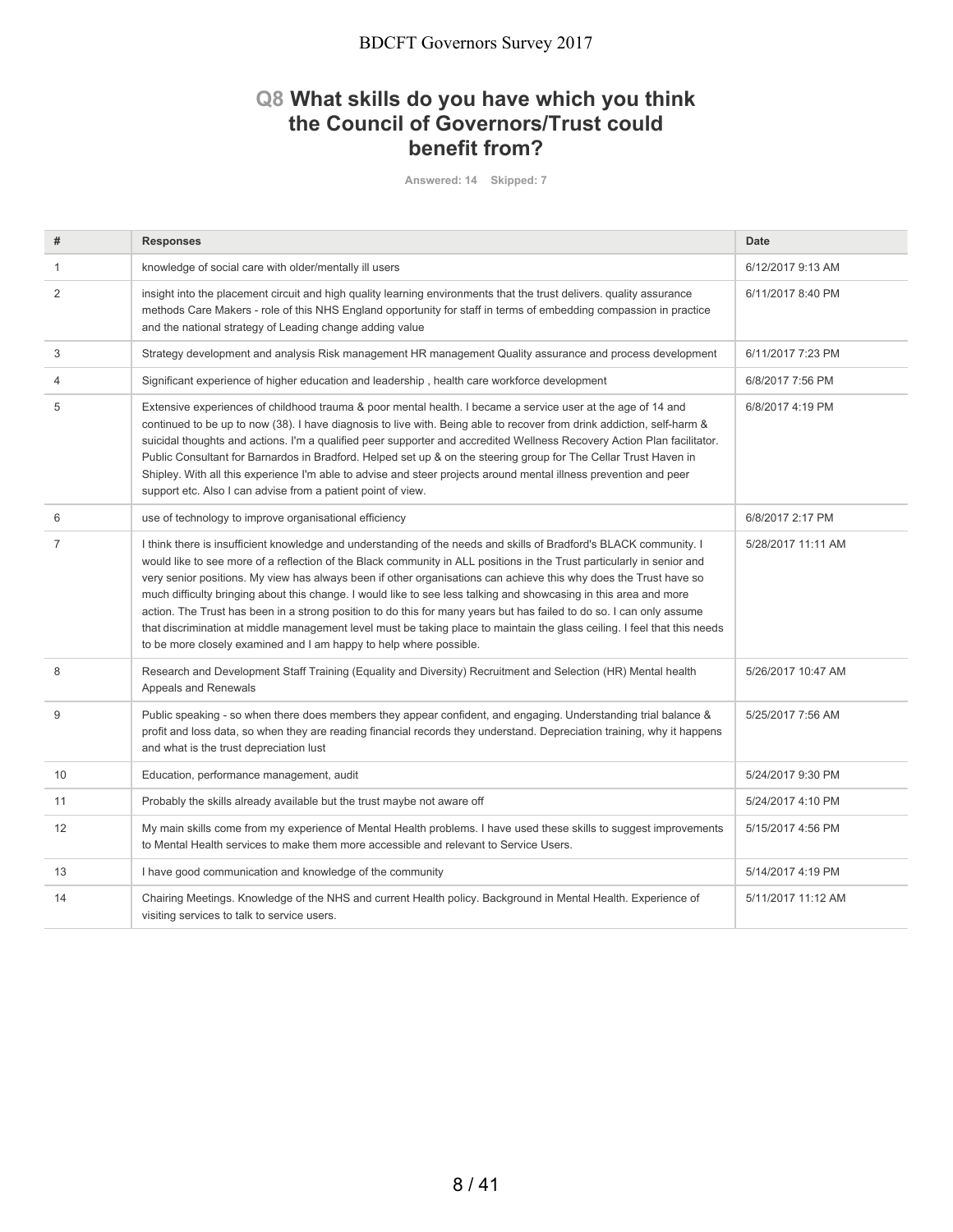

| <b>Answer Choices</b>        | <b>Responses</b>         |
|------------------------------|--------------------------|
| <b>Public Governors</b>      | 8<br>40.00%              |
| <b>Staff Governors</b>       | 6<br>30.00%              |
| <b>Appointed Governors</b>   | 9<br>45.00%              |
| Non-Executive Directors      | 14<br>70.00%             |
| Senior Independent Director  | $\overline{7}$<br>35.00% |
| Chairman                     | 5<br>25.00%              |
| <b>Executive Directors</b>   | $\overline{7}$<br>35.00% |
| <b>Trust Secretary</b>       | 20.00%<br>$\overline{4}$ |
| Deputy Trust Secretary       | 20.00%<br>$\overline{4}$ |
| <b>Total Respondents: 20</b> |                          |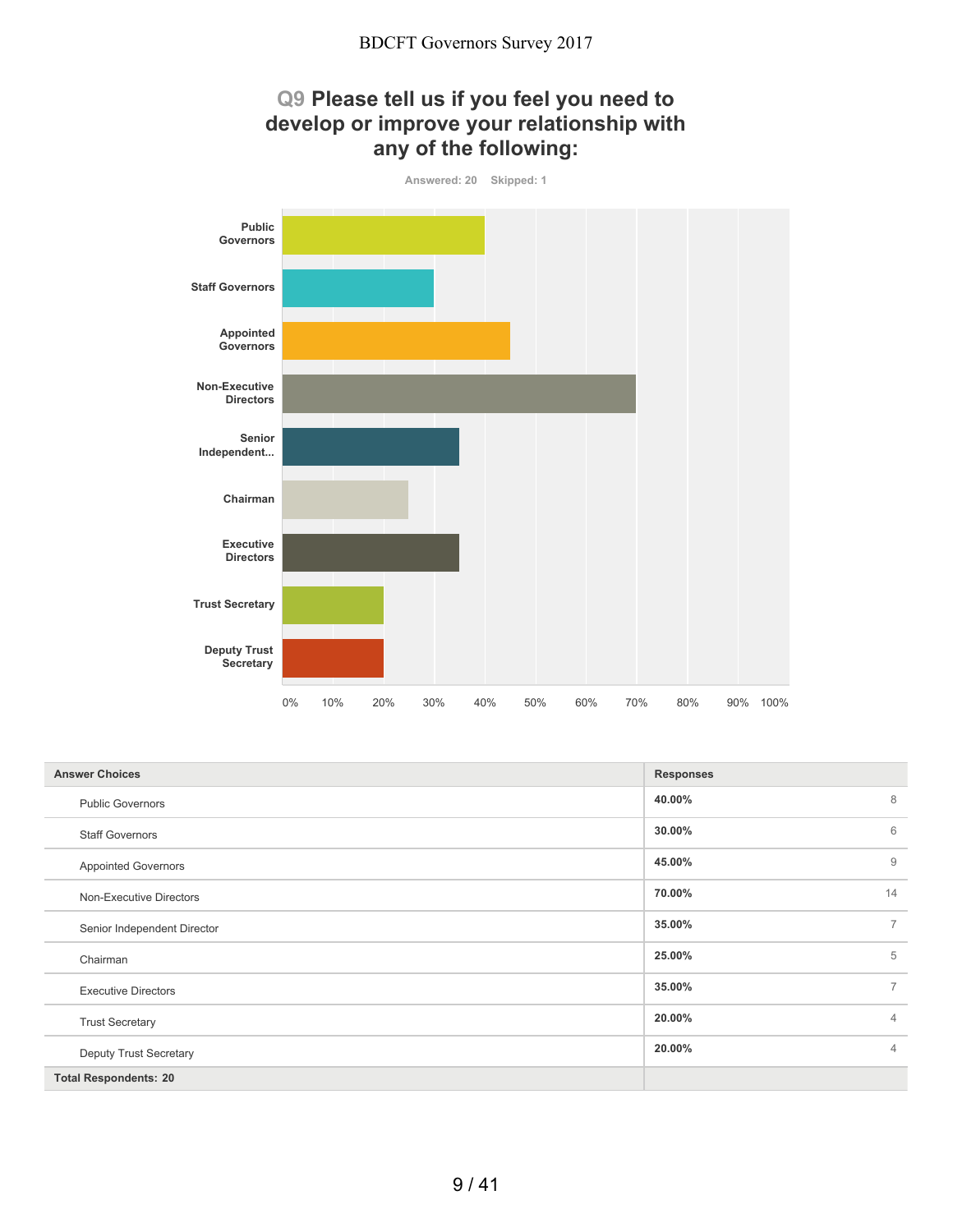#### **Q10 Are there any other comments you want to make about relationships?**

**Answered: 10 Skipped: 11**

| #              | <b>Responses</b>                                                                                                                                                                                                                                                                                           | Date               |
|----------------|------------------------------------------------------------------------------------------------------------------------------------------------------------------------------------------------------------------------------------------------------------------------------------------------------------|--------------------|
|                | I continue to feel that some public governors do not bring evidence to the table in terms of how they are engaging with<br>their constituencies. They seem to be more interested in getting involved in trust business rather than bringing themes<br>raised by the public who they represent              | 6/11/2017 8:44 PM  |
| $\mathfrak{p}$ | If governors were more aware of each others skills and areas of interest then we might be better able to establish<br>efficient processes and systems to be more effective. In my opinion the COG needs to establish a structured way of<br>working (which would also allow effectiveness to be measured). | 6/11/2017 7:26 PM  |
| 3              | The chairman is trying to develop the relationship between governors and non executive directors                                                                                                                                                                                                           | 6/8/2017 7:57 PM   |
| 4              | as new governor it would be too early to comment in any meaningful way on this topic                                                                                                                                                                                                                       | 6/8/2017 4:32 PM   |
| 5              | I feel that if appointed Govs are persistently missing meetings and failing to give reason for non attendance this should<br>be looked at as it could be denying other organisations a voice and fellow Gov's their valuable experience.                                                                   | 5/28/2017 11:25 AM |
| 6              | General need to know their roles and responsibilities                                                                                                                                                                                                                                                      | 5/24/2017 9:31 PM  |
|                | Hi have a good relationship already with the above but contact with them makes the job easier. It is not to develop but<br>to continue to improve my relationships.                                                                                                                                        | 5/24/2017 4:15 PM  |
| 8              | I believe these develop over time and am happy with my relationship with everyone to date                                                                                                                                                                                                                  | 5/15/2017 10:39 AM |
| 9              | None                                                                                                                                                                                                                                                                                                       | 5/14/2017 4:22 PM  |
| 10             | As the new Lead Governor I need to strengthen the relationship with NEDS & SID to be aware of what level of<br>assurance they are receiving. Other relationships feel quite strong.                                                                                                                        | 5/11/2017 11:15 AM |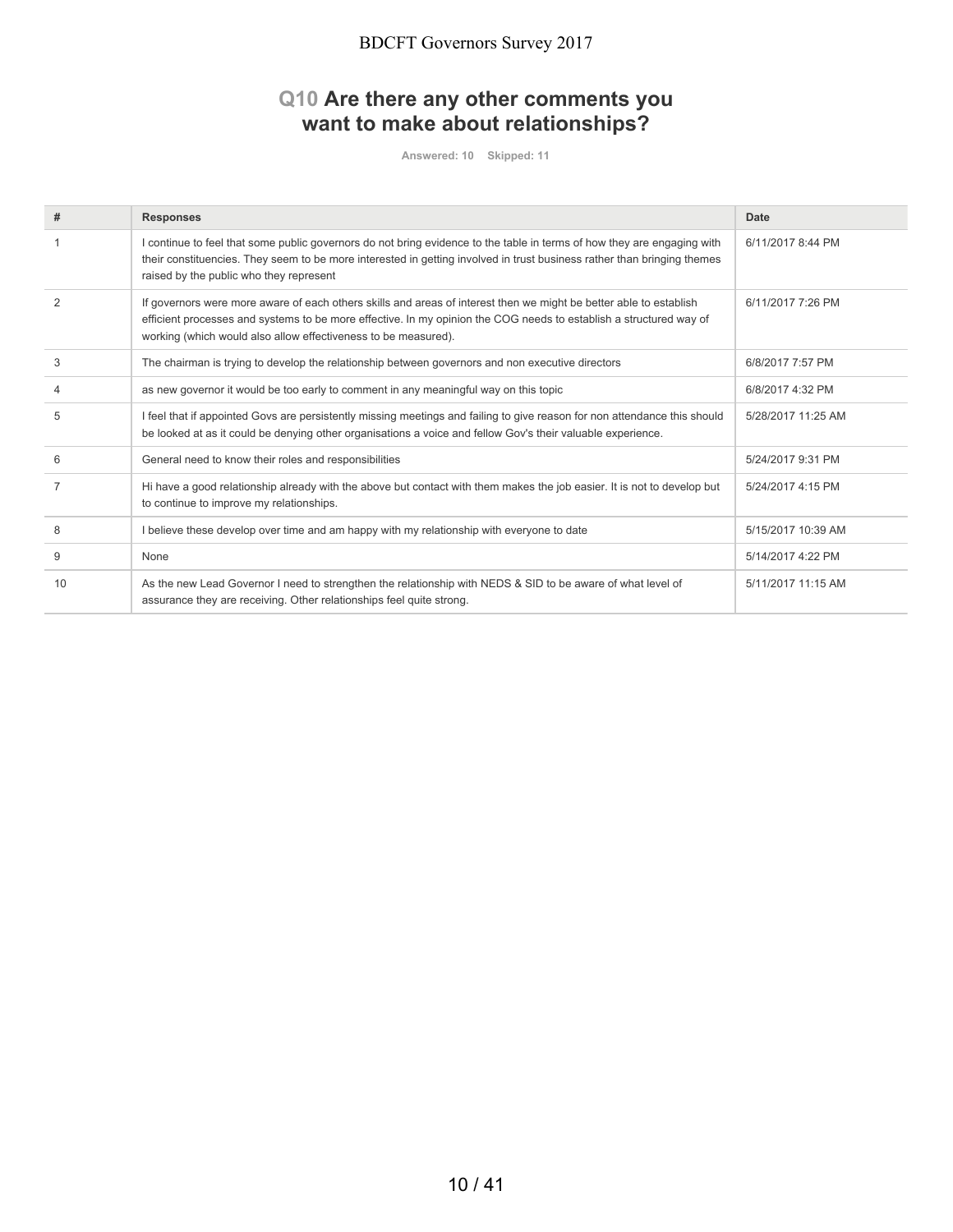## **Q11 Please tell us what activities you have been involved in to engage members and the public**

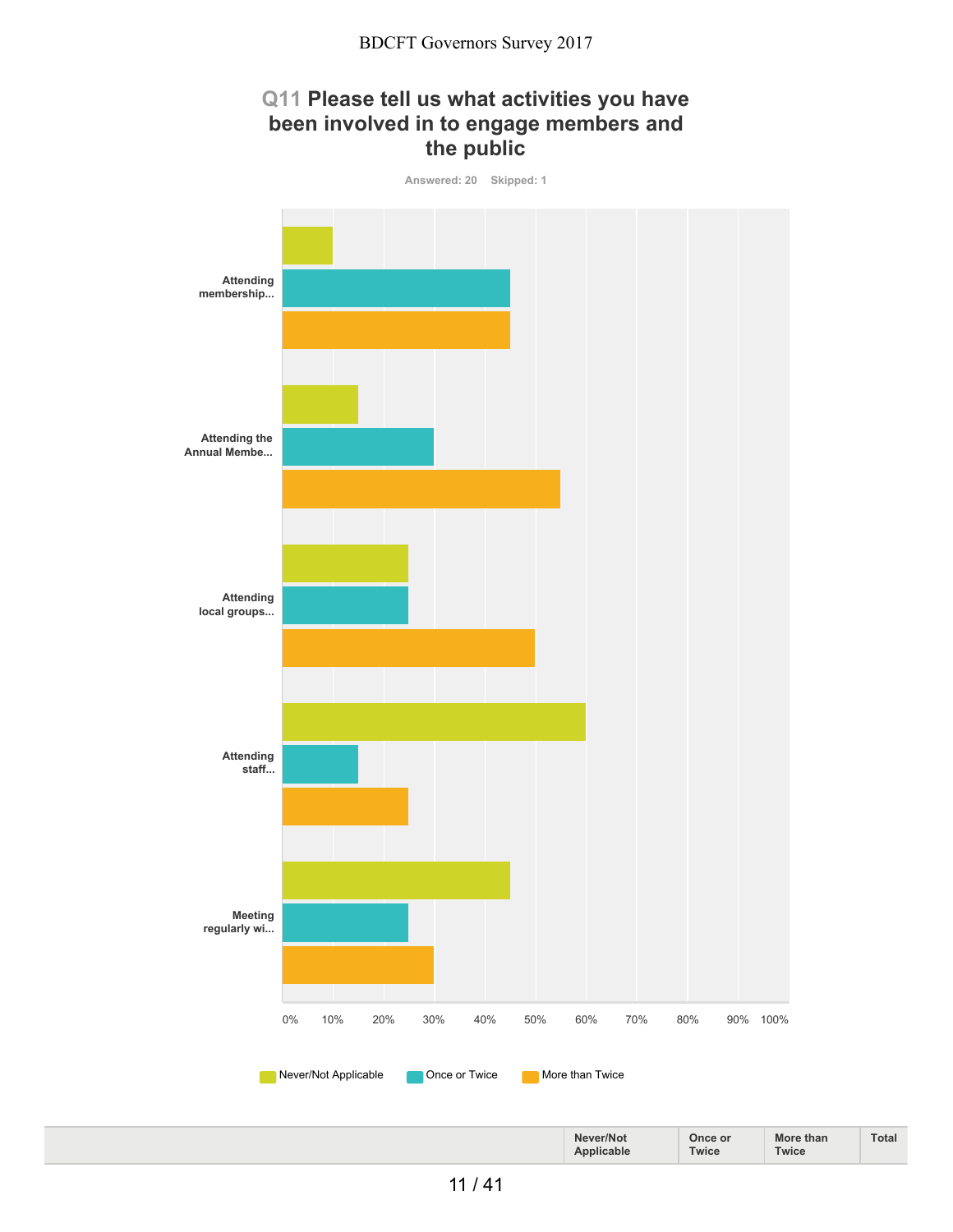| Attending membership events                                                                   | 10.00% | 45.00% | 45.00% |  |
|-----------------------------------------------------------------------------------------------|--------|--------|--------|--|
|                                                                                               | 2      | 9      | 9      |  |
| Attending the Annual Members' Meeting                                                         | 15.00% | 30.00% | 55,00% |  |
|                                                                                               | 3      | 6      |        |  |
| Attending local groups or public forums                                                       | 25,00% | 25.00% | 50.00% |  |
|                                                                                               | 5      | 5      | 10     |  |
| Attending staff meetings/events (Staff Governors only)                                        | 60.00% | 15.00% | 25.00% |  |
|                                                                                               | 12     | 3      | 5      |  |
| Meeting regularly with my organisation to feedback regarding my role as a Governor (Appointed | 45.00% | 25.00% | 30.00% |  |
| Governors only)                                                                               | 9      | 5      | 6      |  |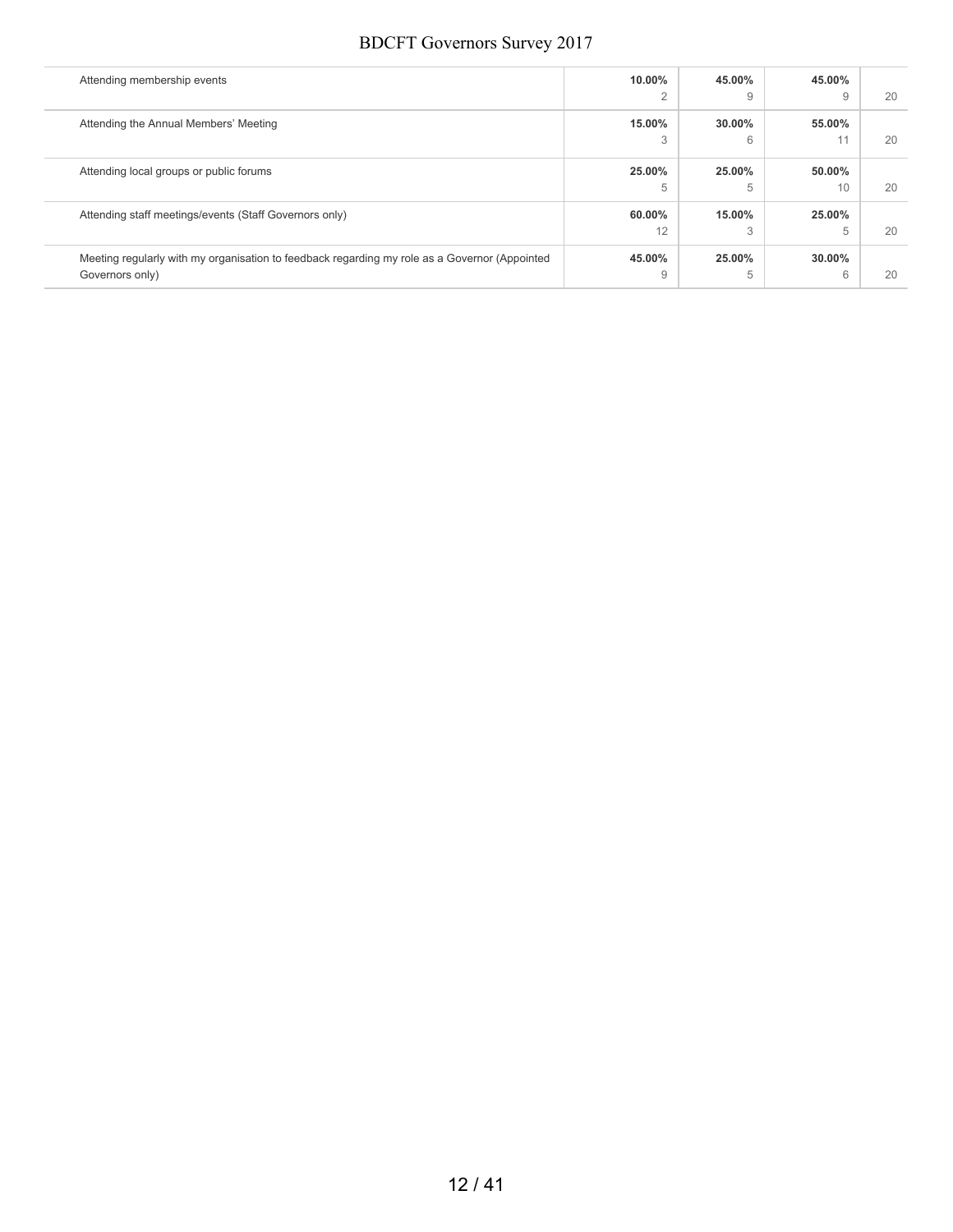## **Q12 Holding Non-Executive Directors to account.**



|                                                                                                           | Strongly<br>disagree | <b>Disagree</b> | Agree        | <b>Neither Agree</b><br>nor Disagree | <b>Strongly</b><br>agree | <b>Total</b> |
|-----------------------------------------------------------------------------------------------------------|----------------------|-----------------|--------------|--------------------------------------|--------------------------|--------------|
| I've asked Non-Executive Directors about progress of the Trust's priorities,<br>performance and decisions | 10.00%               | $10.00\%$       | 50.00%<br>10 | 25.00%<br>b                          | 5.00%                    | 20           |
| I've met with Non-Executive Directors to share/discuss issues                                             | 10.00%               | 25.00%<br>b     | 40.00%<br>8  | 25.00%<br>b                          | $0.00\%$                 | 20           |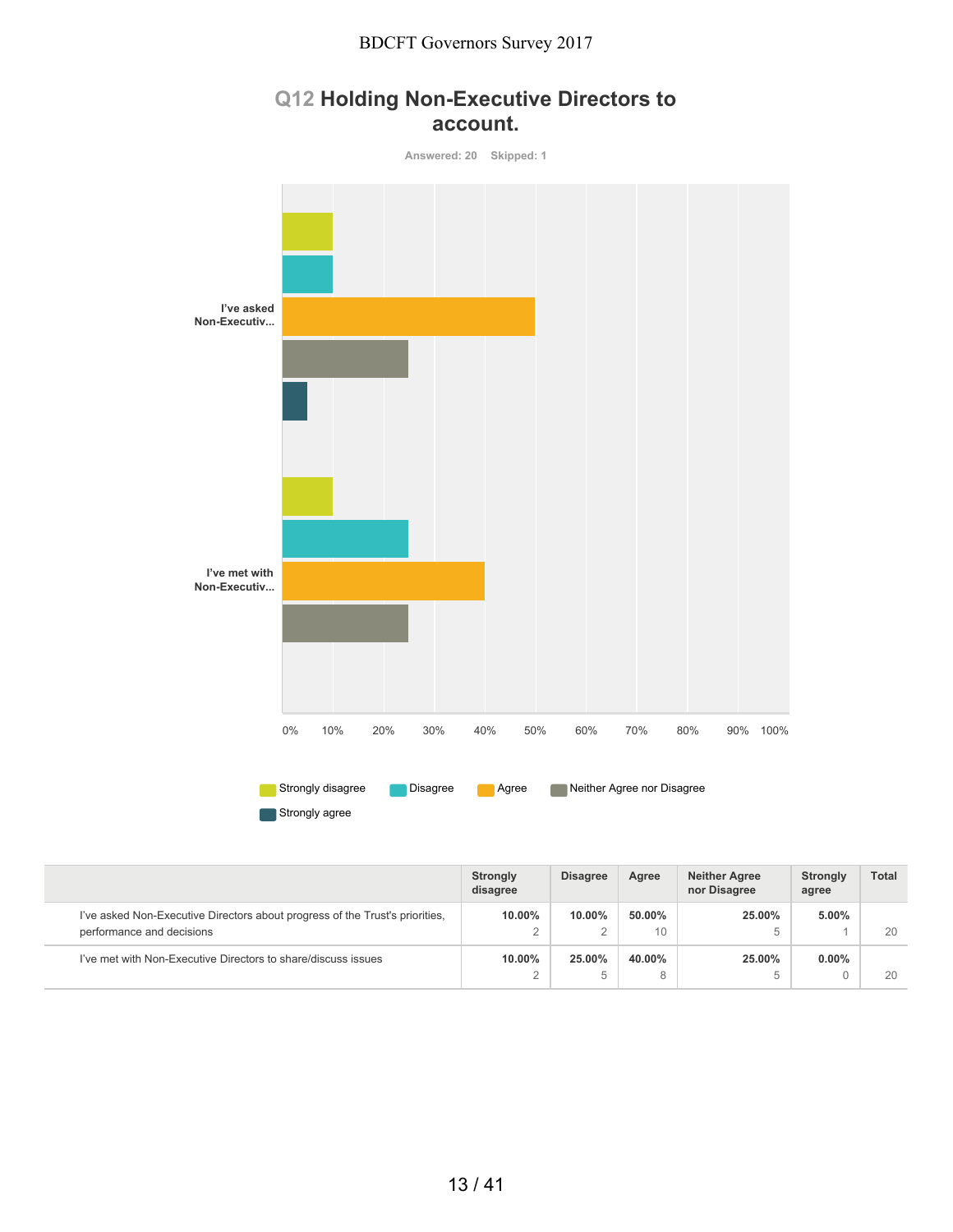### **Q13 Are there any other comments you'd like to make about holding to account?**

**Answered: 5 Skipped: 16**

| <b>Responses</b>                                                                                                                                                                                                                                                                                                                                                                                                         | Date               |
|--------------------------------------------------------------------------------------------------------------------------------------------------------------------------------------------------------------------------------------------------------------------------------------------------------------------------------------------------------------------------------------------------------------------------|--------------------|
| The above has been done via attendance of Non exec directors at a CoG meeting or via agenda items/actions                                                                                                                                                                                                                                                                                                                | 6/11/2017 8:46 PM  |
| I have only raised one issue on behalf of the COG. The NED was difficult to get hold of (and required repeated<br>chasing), the agreed action plan and follow up was not achieved and the issue remains in resolved. Please note-1 do<br>not have significant concerns about the issues raised but have some concern that the issue was not identified and<br>system to "hold to account" has not seemed very effective. | 6/11/2017 7:31 PM  |
| Still not sure who does what, where & when? I have been told but I struggle to remember & find the info.                                                                                                                                                                                                                                                                                                                 | 6/8/2017 4:22 PM   |
| I have discussed issues with executives on several occasions.                                                                                                                                                                                                                                                                                                                                                            | 5/24/2017 4:21 PM  |
| Bite size training on holding to account was very useful in focussing Governors on their role. Needs to be repeated<br>when a number of new Governors are appointed.                                                                                                                                                                                                                                                     | 5/11/2017 11:24 AM |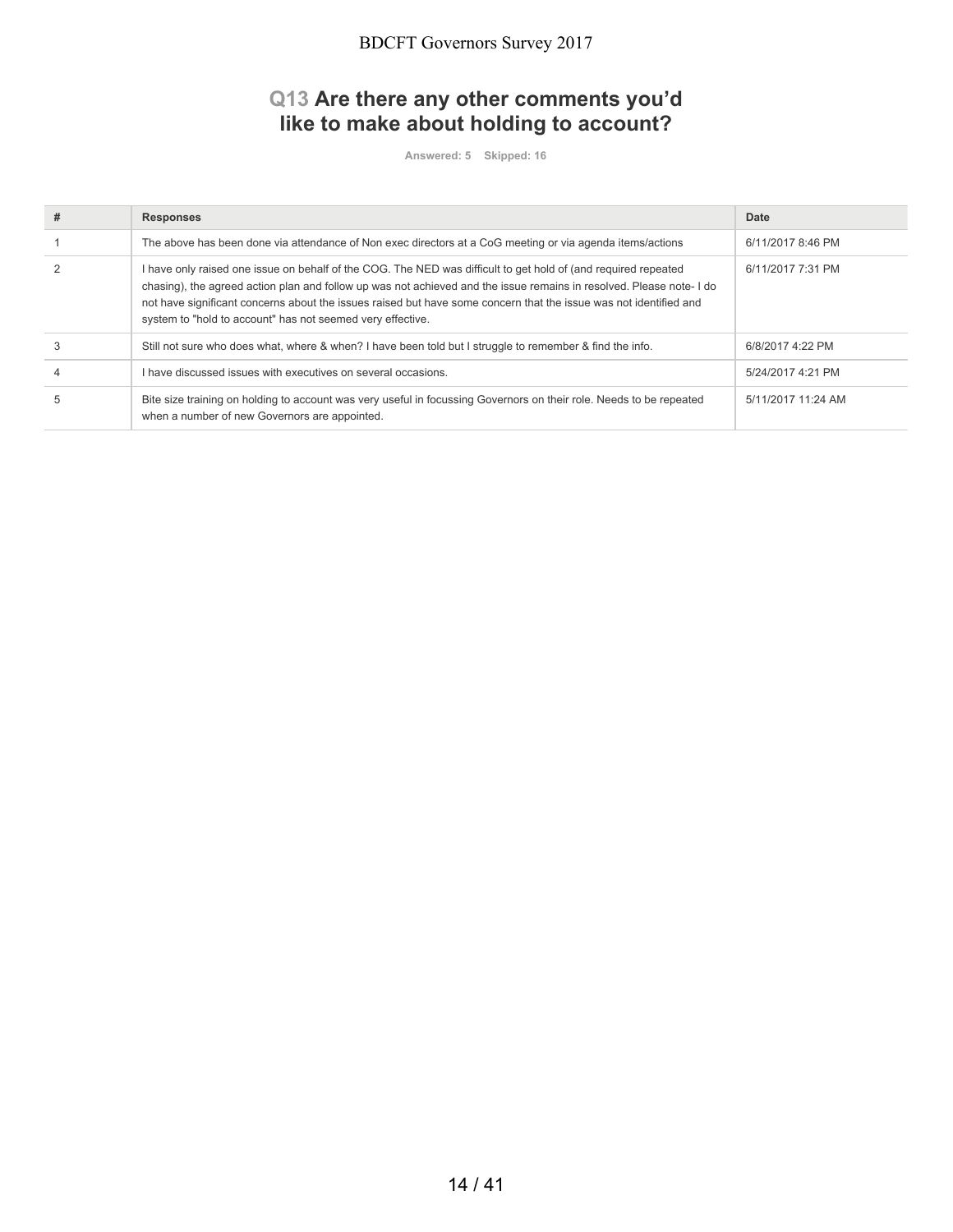#### **Q14 Do you feel you have been able to represent the views of members/public/staff/your stakeholder organisation**

**Answered: 20 Skipped: 1 Yes No Not fully** 0% 10% 20% 30% 40% 50% 60% 70% 80% 90% 100%

| <b>Answer Choices</b> | <b>Responses</b> |
|-----------------------|------------------|
| Yes                   | 60.00%<br>12     |
| <b>No</b>             | 20.00%<br>4      |
| Not fully             | 20.00%<br>4      |
| <b>Total</b>          | 20               |

| <b>Comments</b>                                                                                                                                                                                                               | Date              |
|-------------------------------------------------------------------------------------------------------------------------------------------------------------------------------------------------------------------------------|-------------------|
| Time commitments makes it impossible to engage with the full staff population and engagement of staff with the email<br>address for staff governors has been extremely poorly taken up.                                       | 6/11/2017 8:48 PM |
| I don't really have access to membership who have anything they wish to contribute. Unfortunately, I have little to<br>contribute here. Attempts to attend PPG meetings and make links with GP practices have been fruitless. | 6/11/2017 7:34 PM |
| Time limitations within my job role does not allow me this opportunity which is a great shame                                                                                                                                 | 6/8/2017 3:40 PM  |
| My area sometimes makes it difficult to create a good feeling regarding the trust because of the Public past<br>experience.                                                                                                   | 5/24/2017 4:26 PM |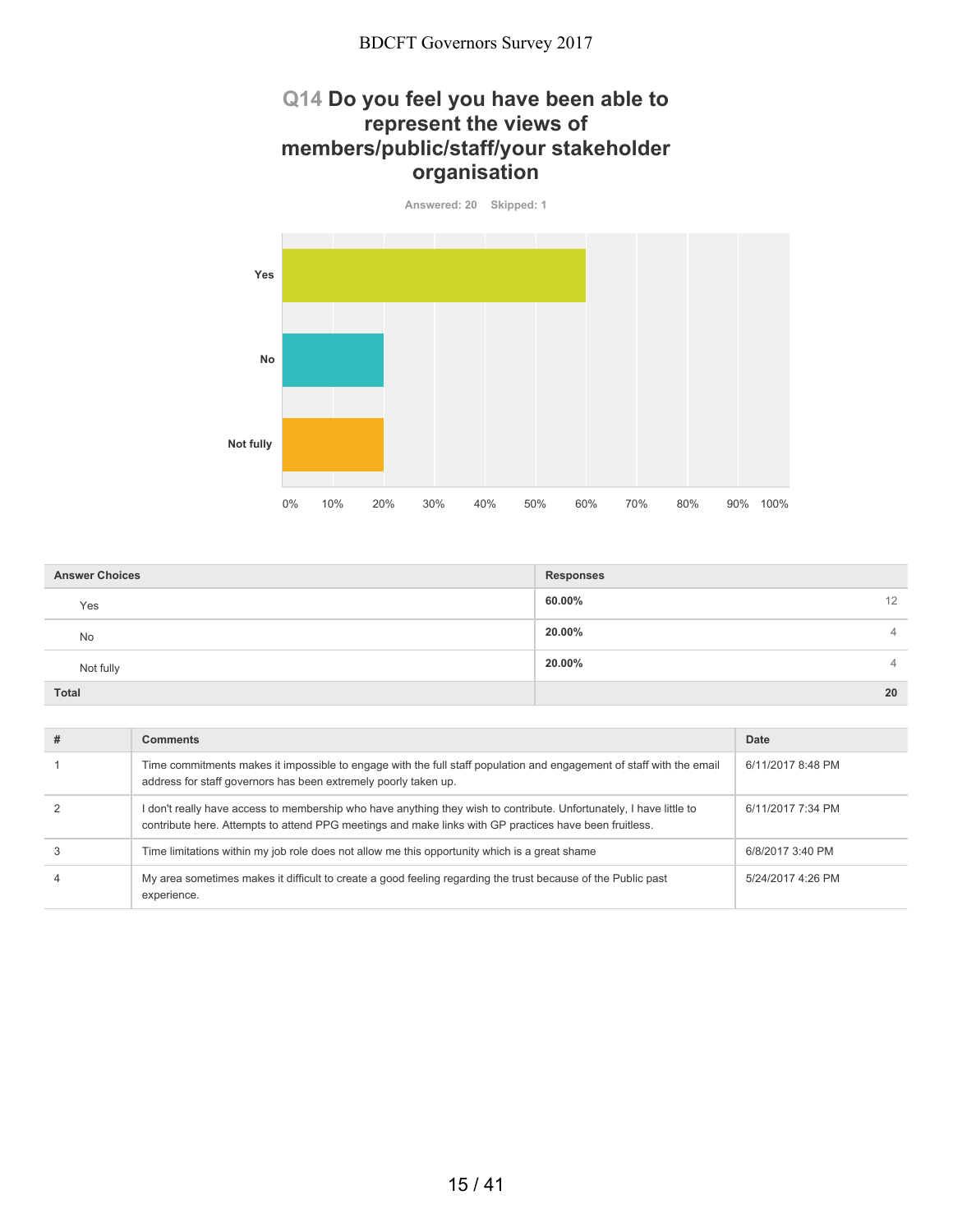## **Q15 Have you included the views of members/public/staff/your appointed organisation in the feedback given to the Council of Governors?**

**Answered: 20 Skipped: 1 Yes No Not fully** 0% 10% 20% 30% 40% 50% 60% 70% 80% 90% 100%

| <b>Answer Choices</b> | <b>Responses</b> |
|-----------------------|------------------|
| Yes                   | 70.00%<br>14     |
| No                    | 15.00%<br>3      |
| Not fully             | 15.00%<br>3      |
| <b>Total</b>          | 20               |

| $\overline{u}$<br>. |                  | Date      |
|---------------------|------------------|-----------|
|                     | ∖l∩r<br>15t<br>. | <b>PM</b> |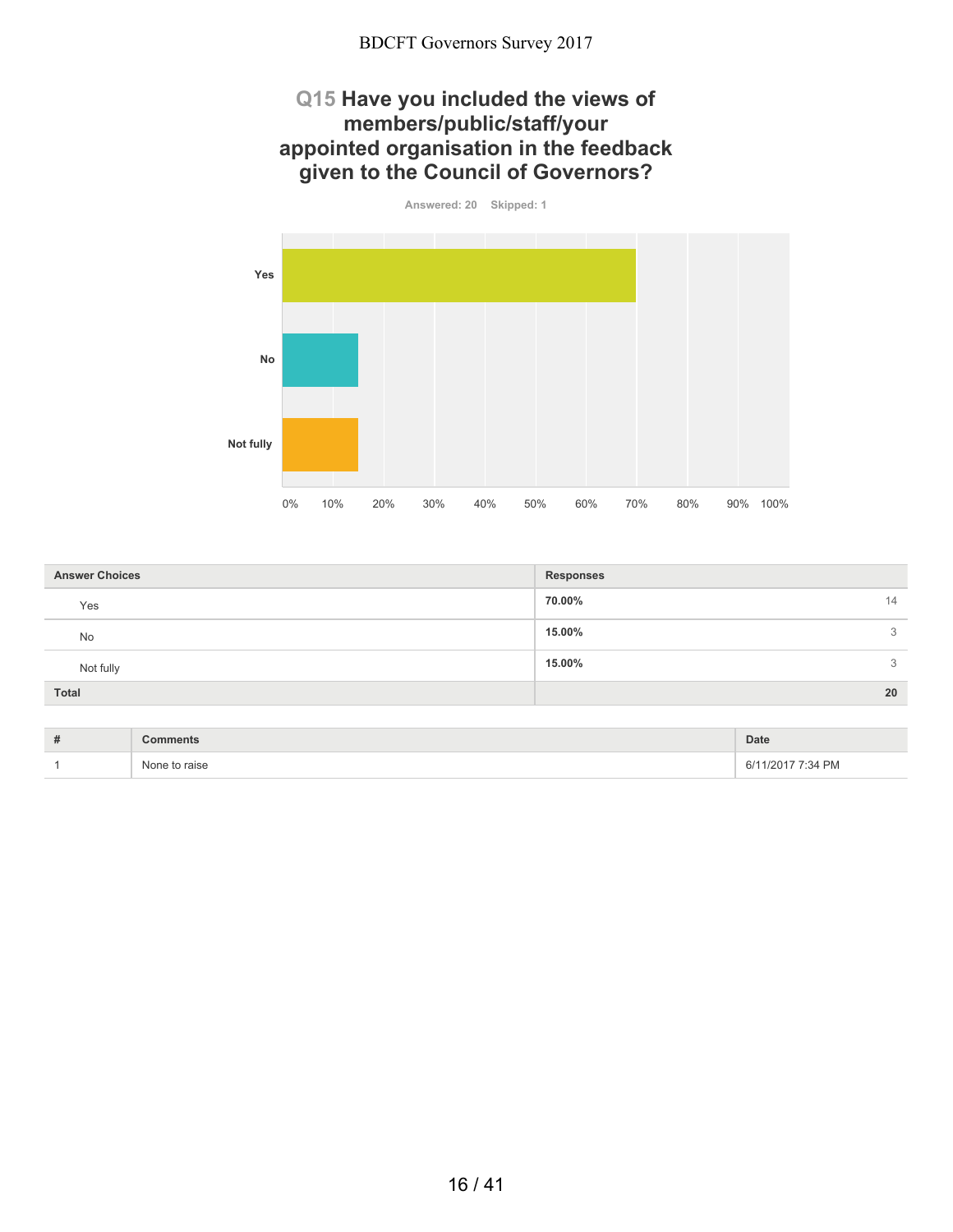### **Q16 Have you fed back to members/public/staff/your stakeholder organisation following Council of Governor meetings?**

**Answered: 20 Skipped: 1 Yes No Not fully** 0% 10% 20% 30% 40% 50% 60% 70% 80% 90% 100%

| <b>Answer Choices</b> | <b>Responses</b> |
|-----------------------|------------------|
| Yes                   | 65.00%<br>13     |
| <b>No</b>             | 5.00%            |
| Not fully             | 30.00%<br>6      |
| <b>Total</b>          | 20               |

| <b>Comments</b>                                                                                | Date              |
|------------------------------------------------------------------------------------------------|-------------------|
| No access                                                                                      | 6/11/2017 7:34 PM |
| Some info discussed is confidential so I have to gently summarise without speaking intimately. | 6/8/2017 4:24 PM  |
| Comments to North Yorkshire area meetings                                                      | 5/24/2017 4:26 PM |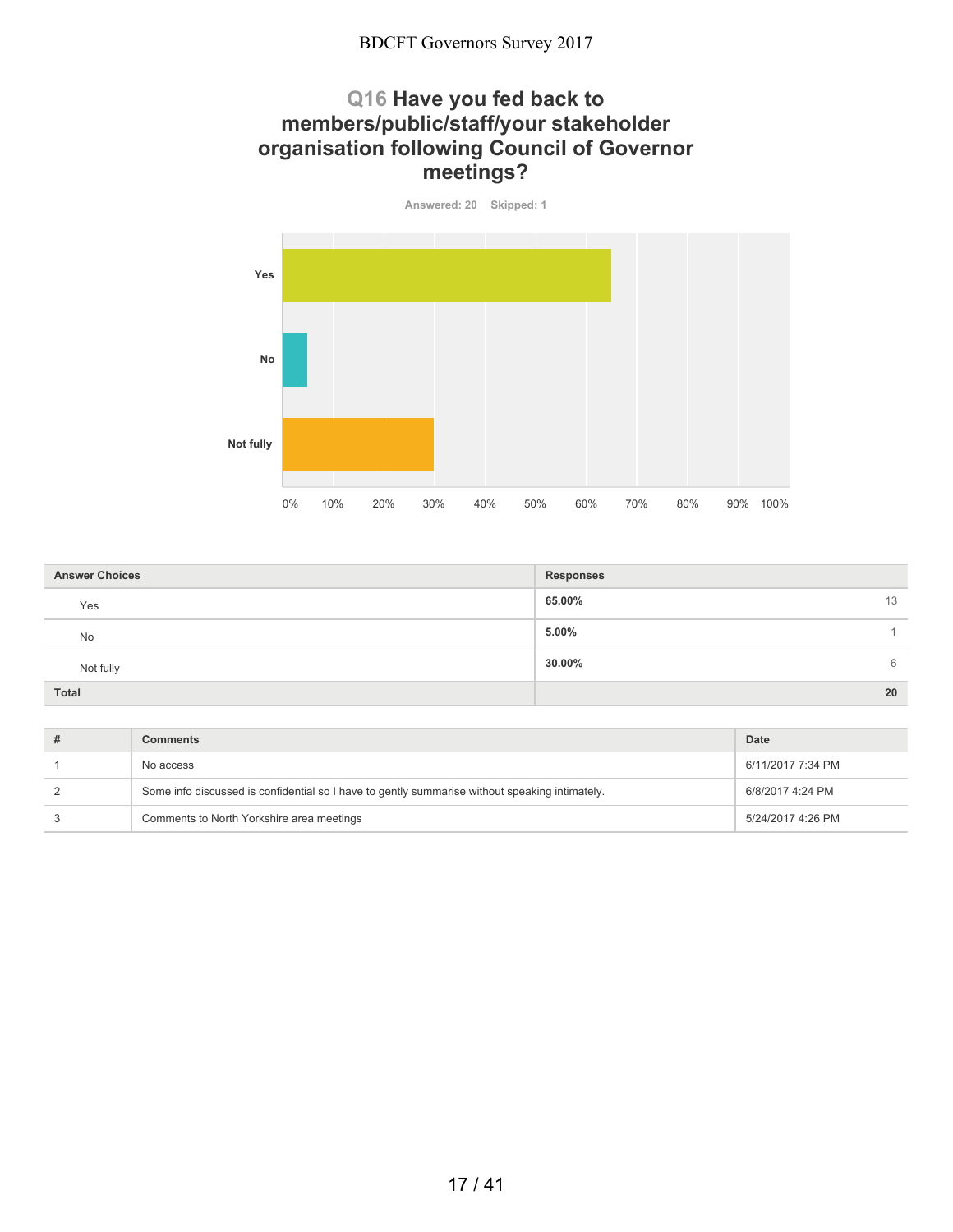### **Q17 Do you feel you have been able to adequately represent the views of the members/staff/public/appointing organisation:**

**Answered: 20 Skipped: 1**



|                             | <b>Yes</b> | <b>No</b>   | Total |
|-----------------------------|------------|-------------|-------|
| To the Board of Directors   | 55.00%     | 45.00%      |       |
|                             | 11         |             | 20    |
| To the Council of Governors | 70.00%     | 30.00%      |       |
|                             | 14         | $\sim$<br>u | 20    |

| # | If no, please state why                                                                                                                                                                                          | Date              |
|---|------------------------------------------------------------------------------------------------------------------------------------------------------------------------------------------------------------------|-------------------|
|   | I can represent items when presented/shared with me by staff but I could not say that I bring the full understanding of<br>staff opinion to the table                                                            | 6/11/2017 8:48 PM |
|   | Limited access to membership-this is an issue due to me as an individual, no reflection on BDCFT                                                                                                                 | 6/11/2017 7:34 PM |
| 3 | Limited time at meetings and governors cannot contribute at board meeting                                                                                                                                        | 6/8/2017 8:35 PM  |
|   | I have the opportunity, but I think people just don't want to come forward with issues.                                                                                                                          | 5/30/2017 1:53 PM |
| 5 | Unclear about the protocol                                                                                                                                                                                       | 5/24/2017 9:33 PM |
| 6 | I feel that the Board of Directors adequately feeds bck via the Council of Governors. However, I do plan to attend at<br>least one Board Meeting in the near future, dependant upon a lack of other engagements. | 5/15/2017 5:01 PM |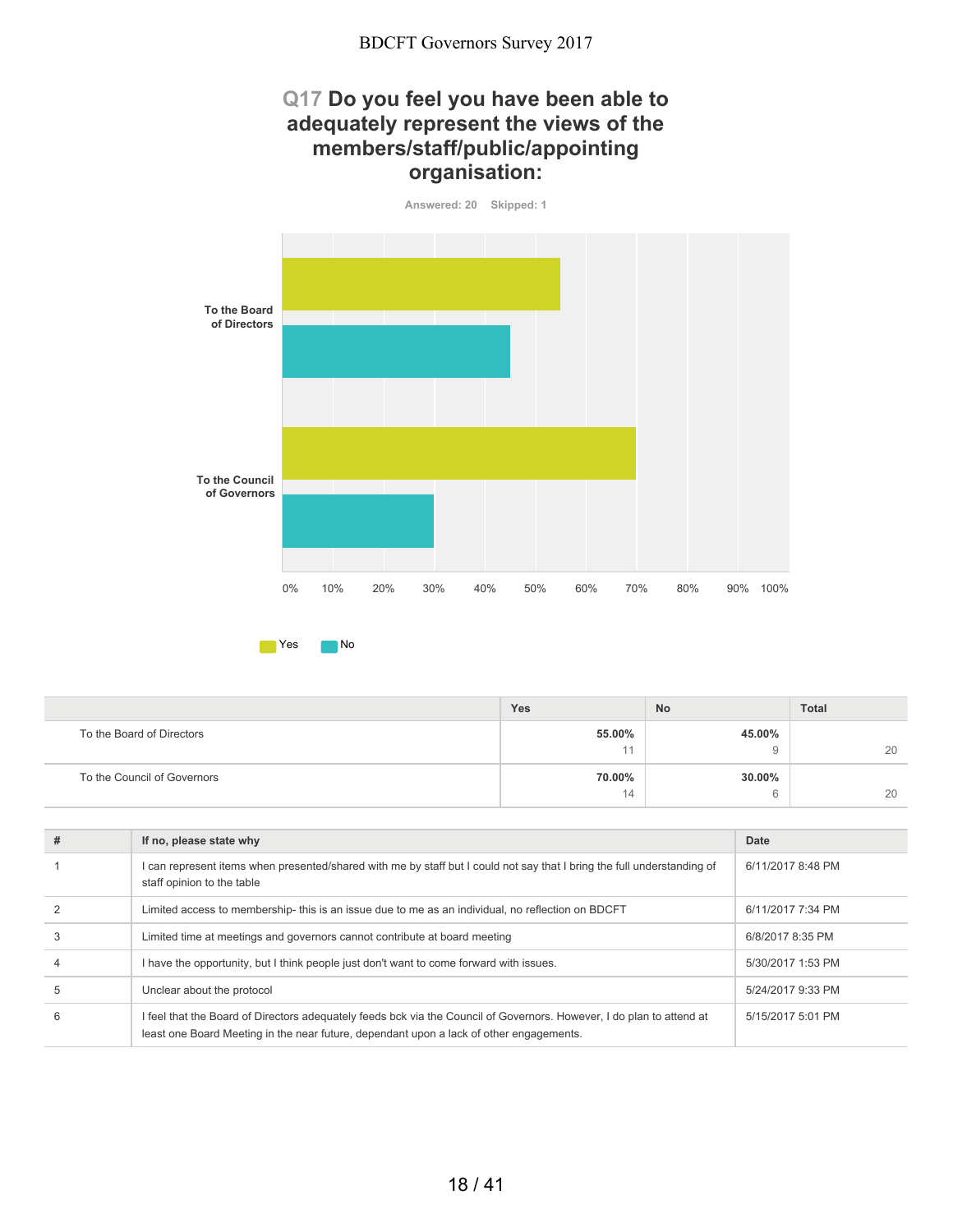# **Q18 Please answer the following questions about the Council of Governor meetings**

**Answered: 20 Skipped: 1 Governors have the opportun... Questions are answered to ... Views are listened to The Council of Governor...**

19 / 41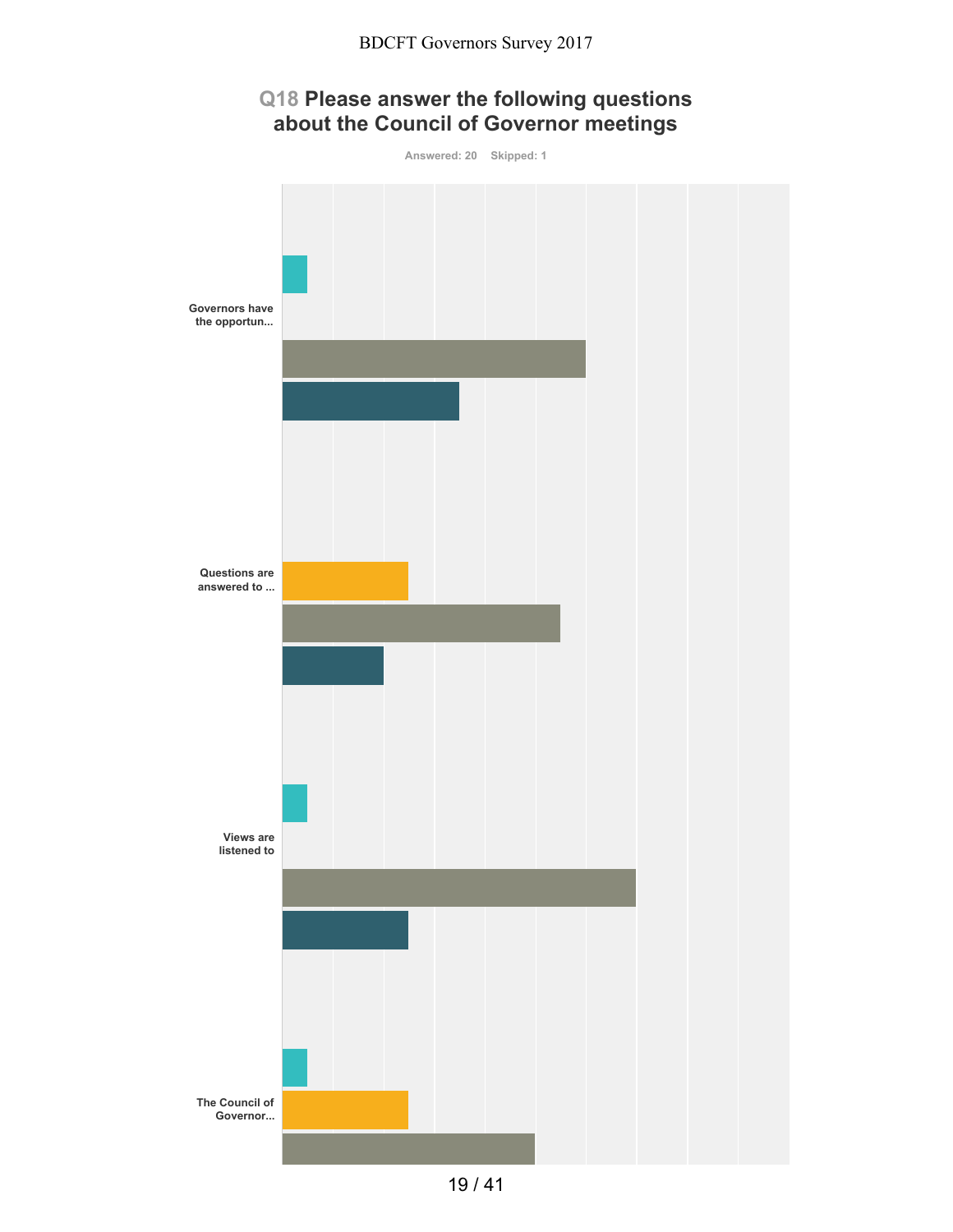BDCFT Governors Survey 2017

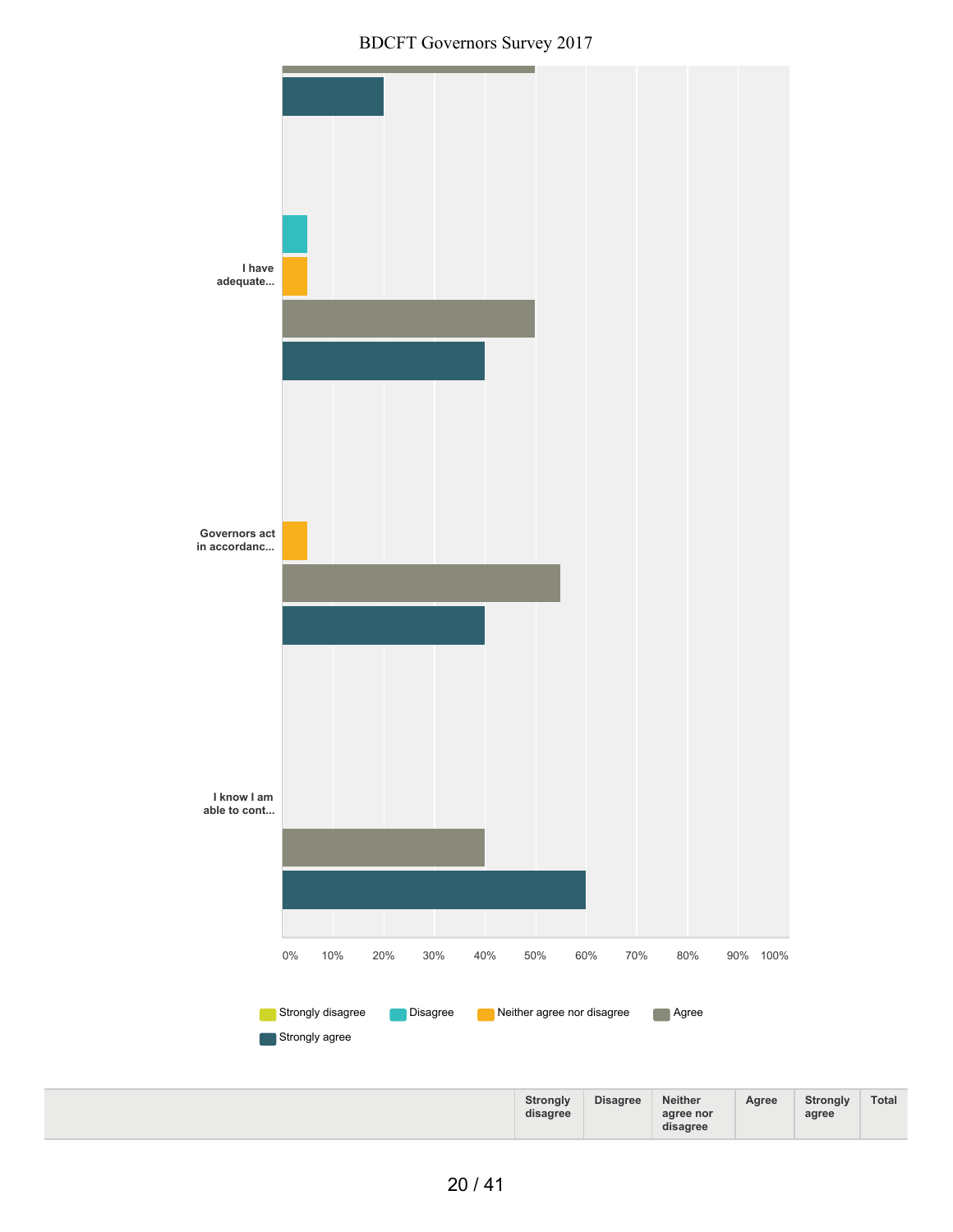| Governors have the opportunity to ask questions                                         | $0.00\%$ | 5.00%    | $0.00\%$  | 60.00% | 35.00% |  |
|-----------------------------------------------------------------------------------------|----------|----------|-----------|--------|--------|--|
|                                                                                         | $\Omega$ |          | $\Omega$  | 12     |        |  |
| Questions are answered to my satisfaction                                               | $0.00\%$ | $0.00\%$ | 25.00%    | 55.00% | 20.00% |  |
|                                                                                         | $\Omega$ | $\Omega$ | 5         | 11     | 4      |  |
| Views are listened to                                                                   | $0.00\%$ | 5.00%    | $0.00\%$  | 70.00% | 25.00% |  |
|                                                                                         | $\Omega$ |          | $\Omega$  | 14     | 5      |  |
| The Council of Governor meetings are effective                                          | $0.00\%$ | $5.00\%$ | 25.00%    | 50.00% | 20.00% |  |
|                                                                                         | $\Omega$ |          | 5         | 10     | 4      |  |
| I have adequate information before each meeting                                         | $0.00\%$ | 5.00%    | 5.00%     | 50.00% | 40.00% |  |
|                                                                                         | $\Omega$ |          |           | 10     | 8      |  |
| Governors act in accordance with the Trust's Code of Conduct                            | $0.00\%$ | $0.00\%$ | 5.00%     | 55.00% | 40.00% |  |
|                                                                                         | 0        | $\Omega$ |           | 11     | 8      |  |
| I know I am able to contact the Chair, Trust Secretary or Deputy Trust Secretary        | $0.00\%$ | $0.00\%$ | $0.00\%$  | 40.00% | 60.00% |  |
| ahead of Council of Governor meetings if I have any queries about the meeting<br>papers | 0        | $\Omega$ | $\bigcap$ | 8      | 12     |  |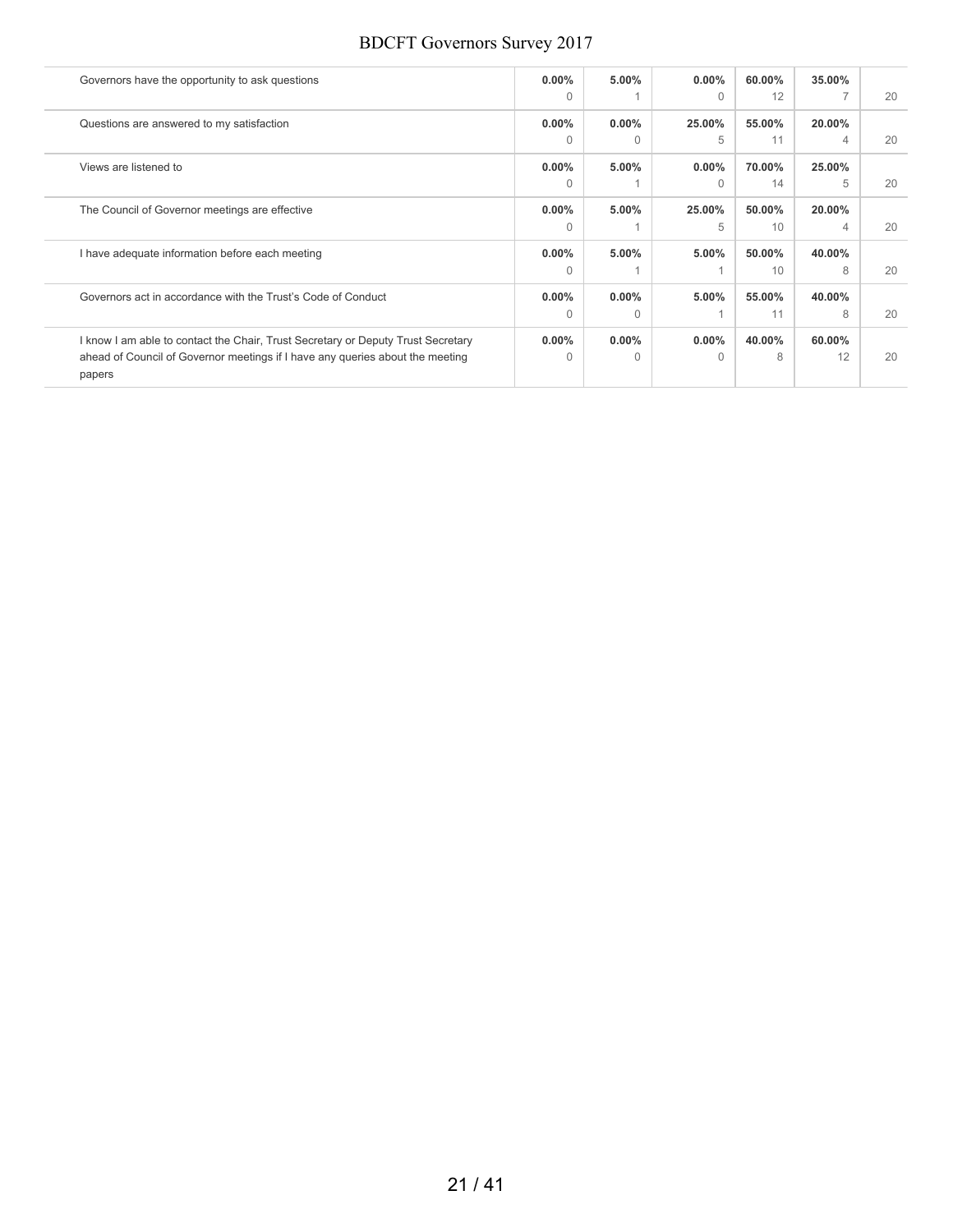#### **Q19 Do you have any other comments about the Council of Governor meetings?**

**Answered: 4 Skipped: 17**

| # | <b>Responses</b>                                                                                                                                                                                                                                                                                                                                                                                                                                                                                                                                                                                                                                                           | Date               |
|---|----------------------------------------------------------------------------------------------------------------------------------------------------------------------------------------------------------------------------------------------------------------------------------------------------------------------------------------------------------------------------------------------------------------------------------------------------------------------------------------------------------------------------------------------------------------------------------------------------------------------------------------------------------------------------|--------------------|
|   | A very packed agenda sometimes means the agenda items are rushed and limited scope for questions or exploring if<br>governors feel there is an item of interest? A bit more "space" needed                                                                                                                                                                                                                                                                                                                                                                                                                                                                                 | 6/19/2017 12:31 PM |
|   | I think some of the presentations have been very good. However, when were presented with information about the<br>Annual plan I found it frustrating that we then spent time in small groups asking random questions to find out more<br>about individual services. I think we should asking questions to reassure ourselves that the annual plan is appropriate<br>given the current challenges and opportunities and consistent with the instructions being given by "thw centre". I still<br>struggle to see the link between all the (useful) information that we are given about the external pressures and the<br>specifix operational and strategic decisions made. | 6/11/2017 7:43 PM  |
| 3 | No usually well organised and a good feeling is always there that we are in this together. Whatever problems we will<br>be prepared to listen where possible make improvements.                                                                                                                                                                                                                                                                                                                                                                                                                                                                                            | 5/24/2017 4:29 PM  |
|   | Timings could be improved - individual Agenda items have a habit of over-running.                                                                                                                                                                                                                                                                                                                                                                                                                                                                                                                                                                                          | 5/15/2017 5:03 PM  |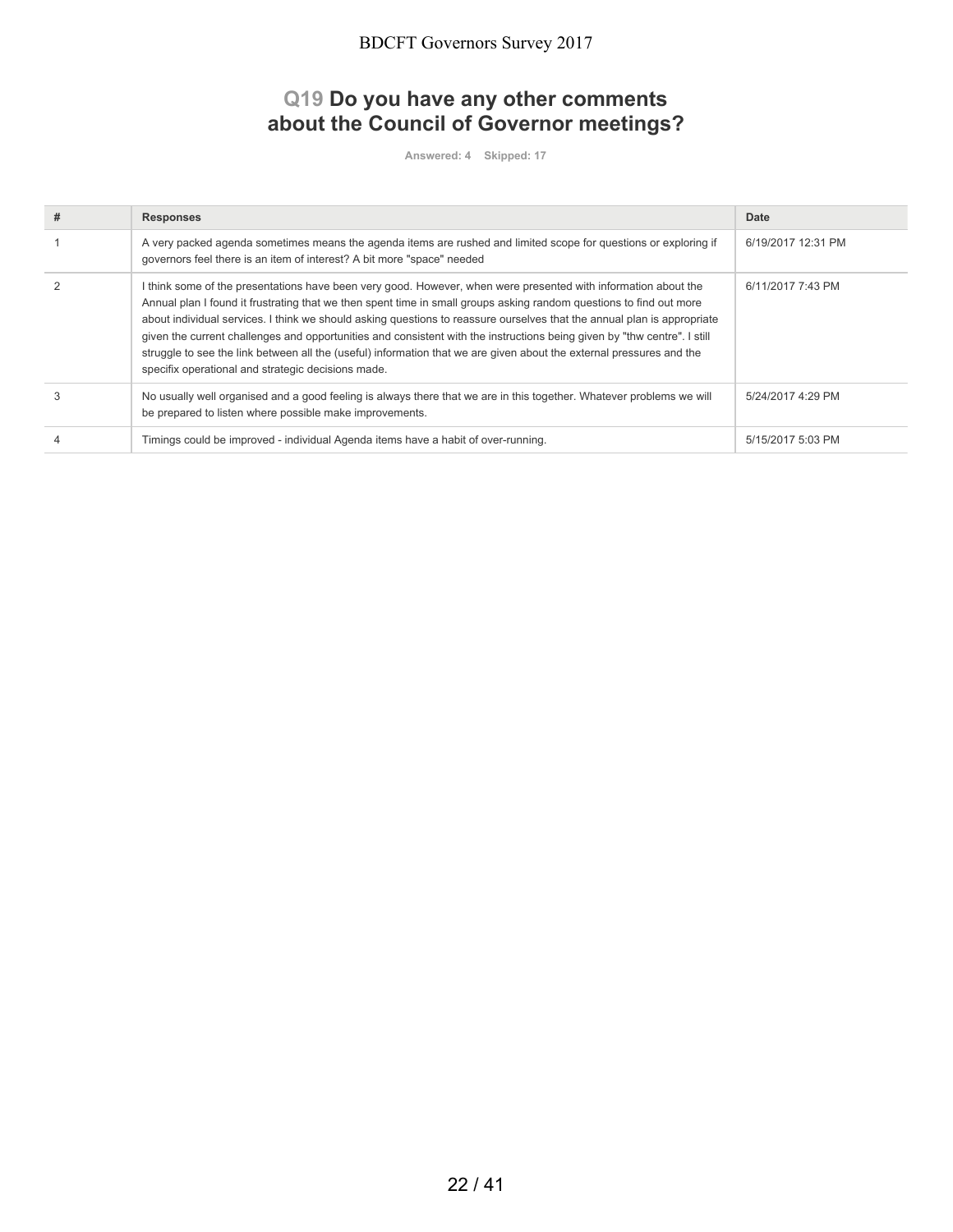### **Q20 Are you a member of the Remuneration Committee?**



| <b>Answer Choices</b>                         | <b>Responses</b> |          |
|-----------------------------------------------|------------------|----------|
| Yes                                           | 10.00%           | $\Omega$ |
| No - Please go to the next page (question 23) | 90.00%           | 18       |
| <b>Total</b>                                  |                  | 20       |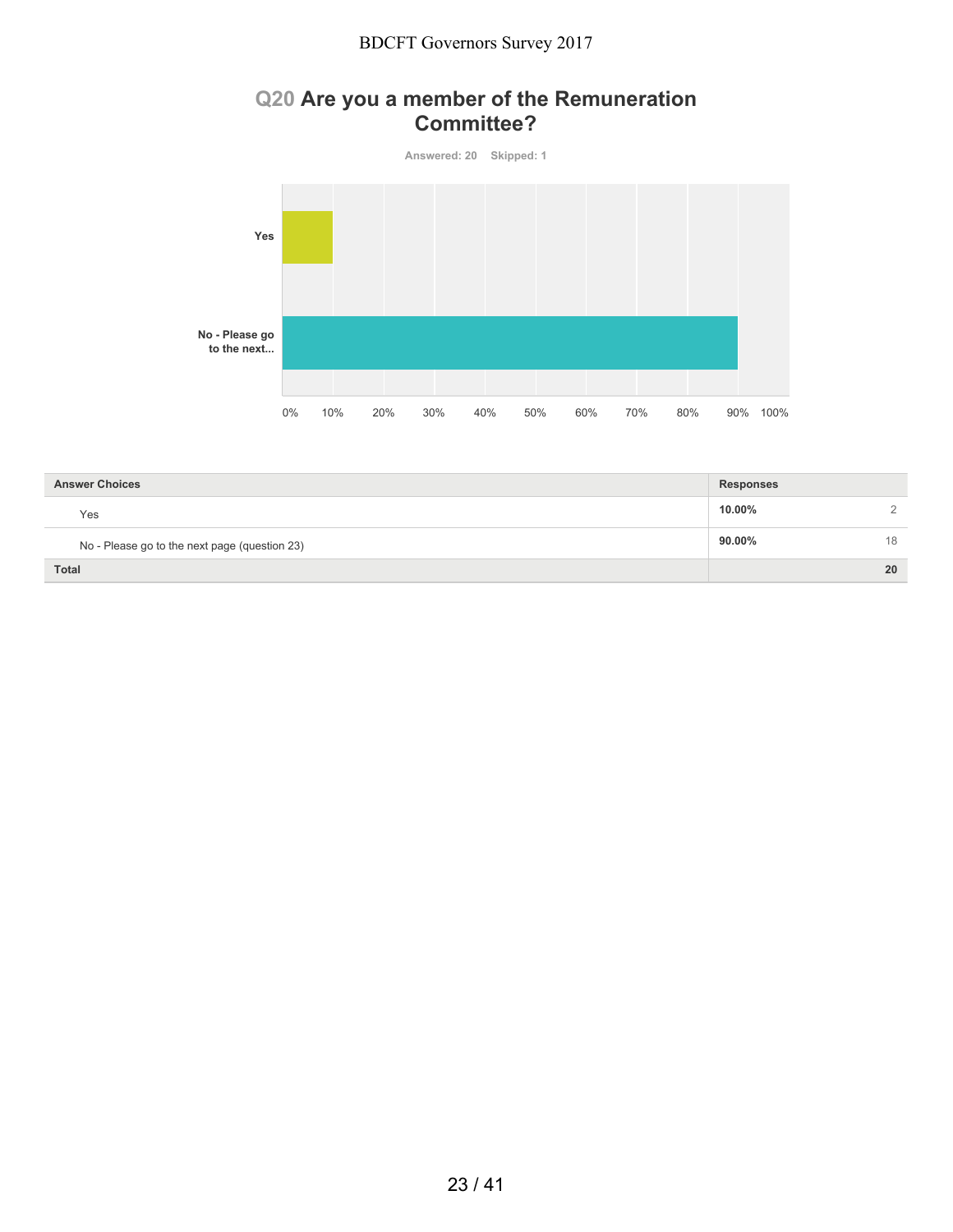### **Q21 Do you feel you have been able to contribute to the work of the Remuneration Committee?**



| <b>Answer Choices</b> | <b>Responses</b>   |
|-----------------------|--------------------|
| Yes                   | 33.33%<br>$\Omega$ |
| No                    | 66.67%<br>4        |
| <b>Total</b>          | 6                  |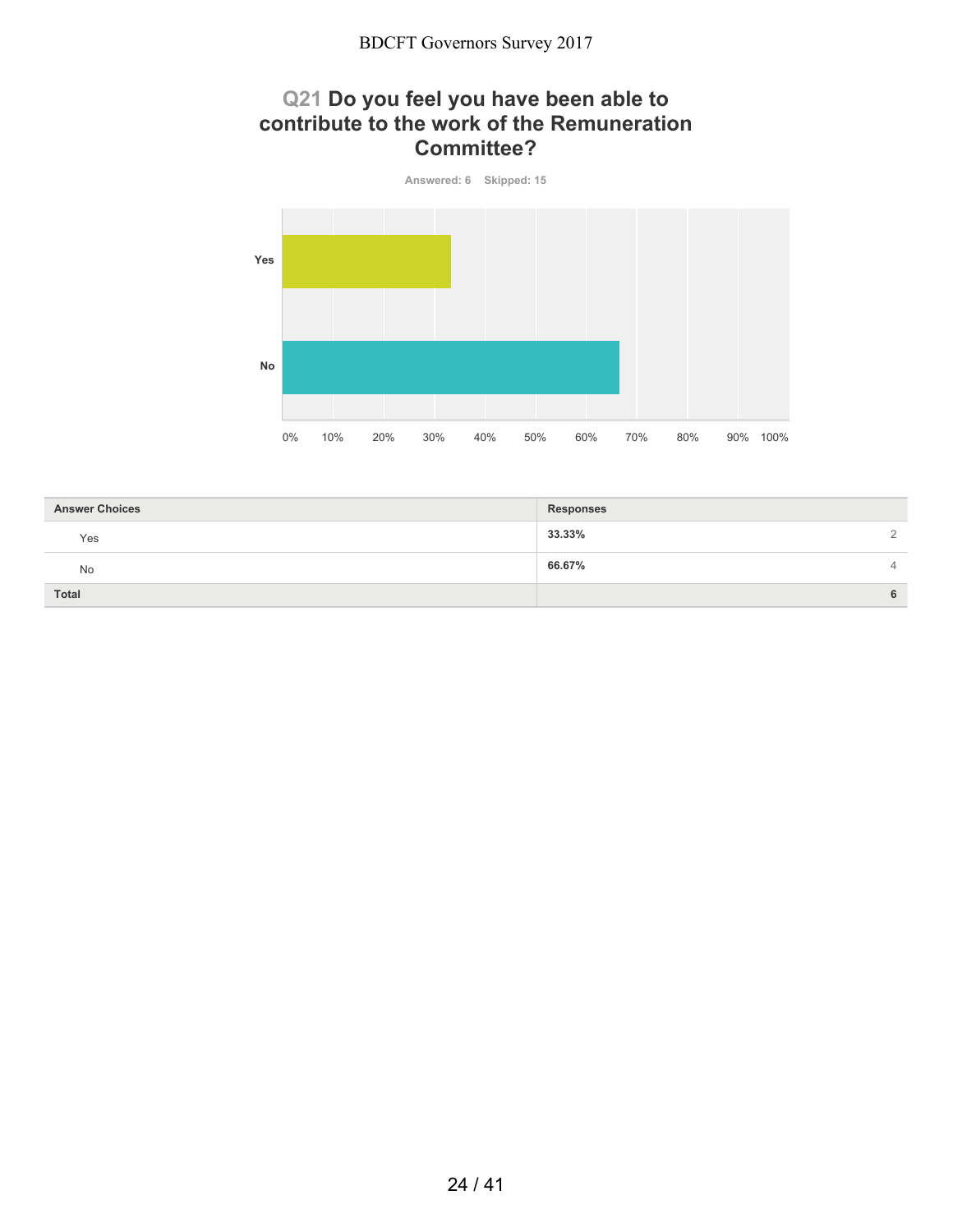### **Q22 Do you have any ideas about how your effectiveness and participation could be improved?**

**Answered: 1 Skipped: 20**

| Responses                                                                                                                                                                                        | Date               |
|--------------------------------------------------------------------------------------------------------------------------------------------------------------------------------------------------|--------------------|
| Unfortunately due to work I am unable to attend meetings during the day but is able to contribute electronically where<br>possible. Again this can sometime be delayed due to other commitments. | 5/28/2017 11:39 AM |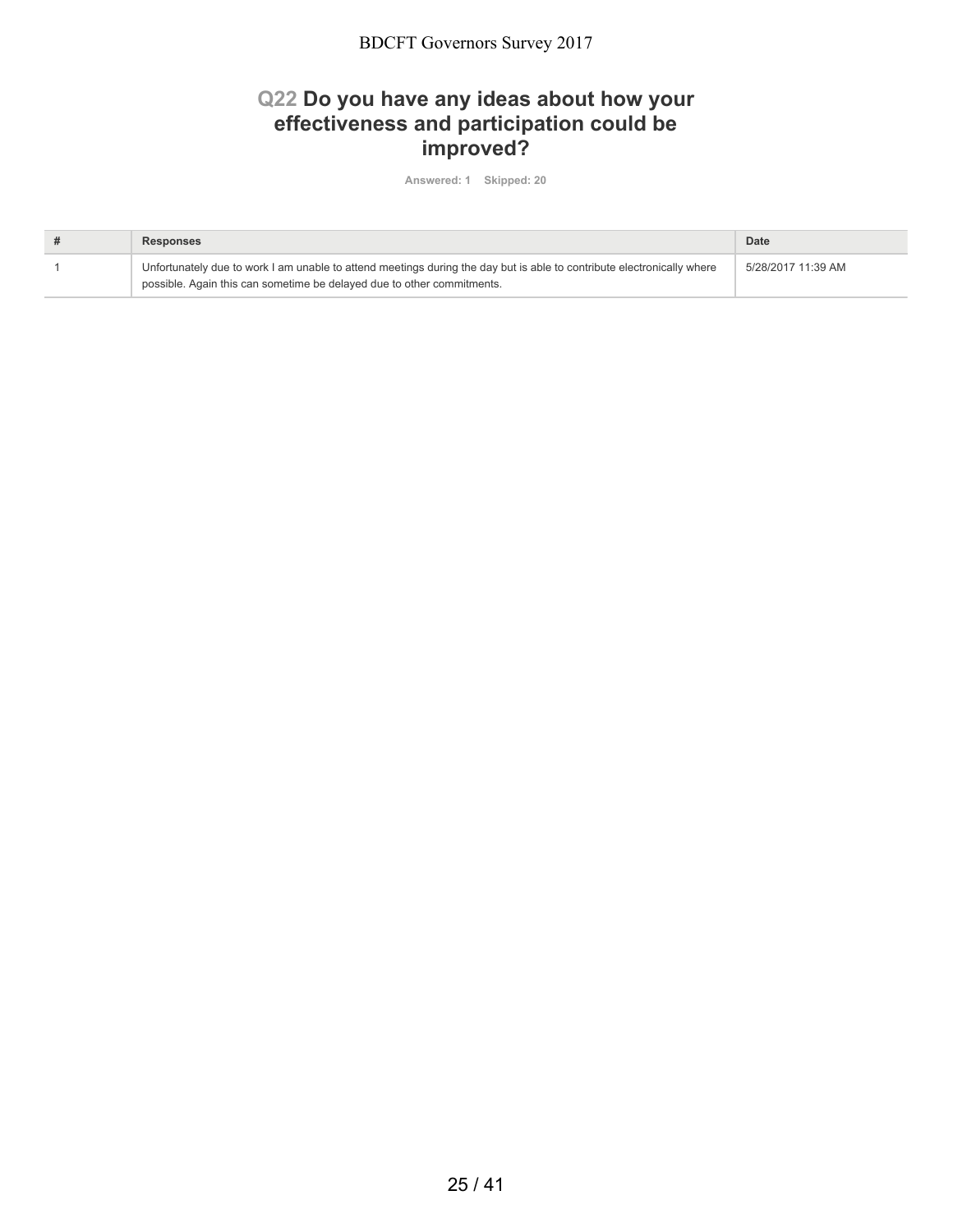#### **Q23 Are you a member of the Nominations Committee?**

**Answered: 20 Skipped: 1 Yes No - please go to next page...** 0% 10% 20% 30% 40% 50% 60% 70% 80% 90% 100%

| <b>Answer Choices</b>                     | <b>Responses</b> |    |
|-------------------------------------------|------------------|----|
| Yes                                       | 10.00%           |    |
| No - please go to next page (question 26) | $90.00\%$        | 18 |
| <b>Total</b>                              |                  | 20 |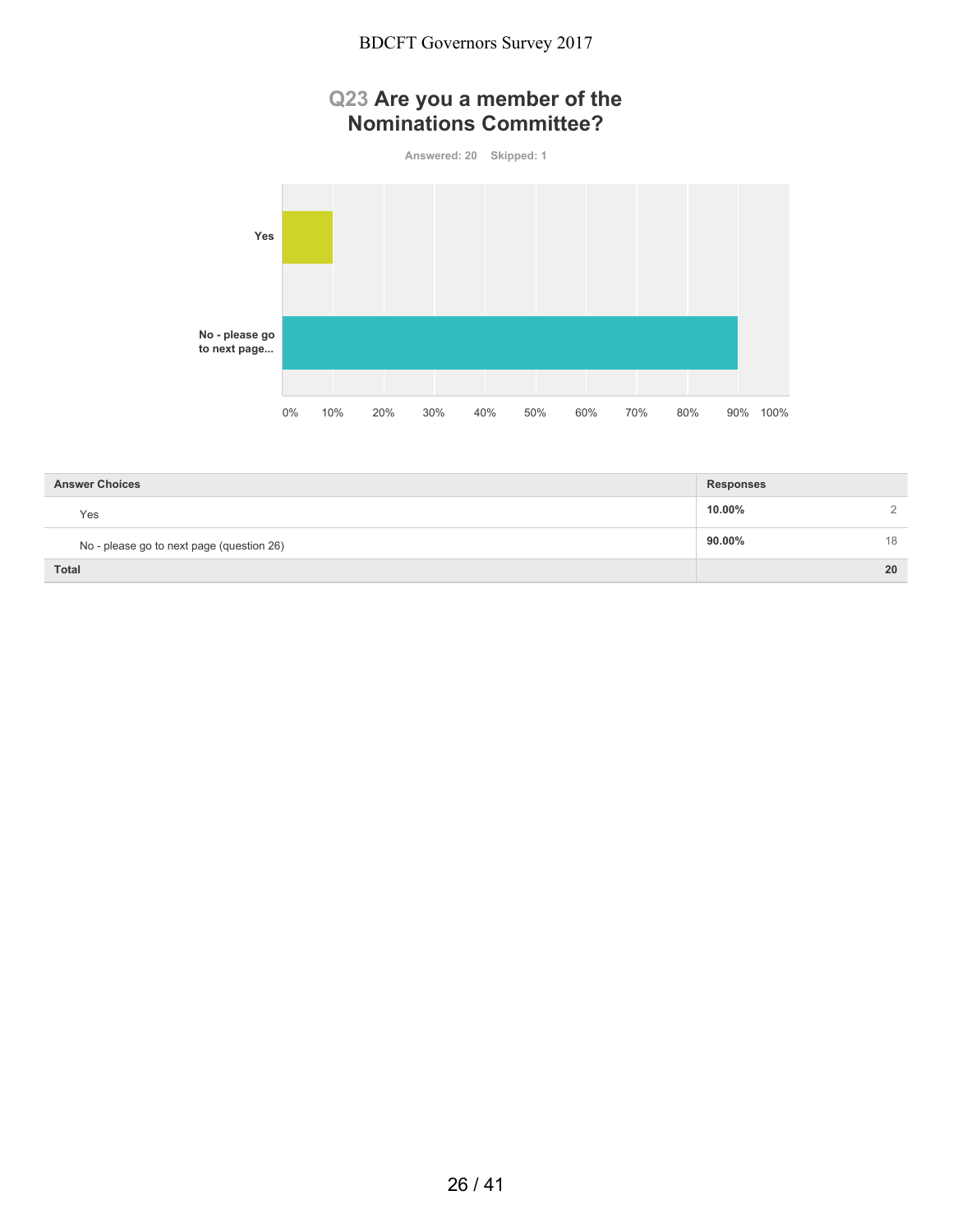#### **Q24 Do you feel you have been able to contribute to the work of the Nominations Committee?**



| <b>Answer Choices</b> | <b>Responses</b> |
|-----------------------|------------------|
| Yes                   | 20.00%           |
| No                    | 80.00%<br>4      |
| <b>Total</b>          | 5                |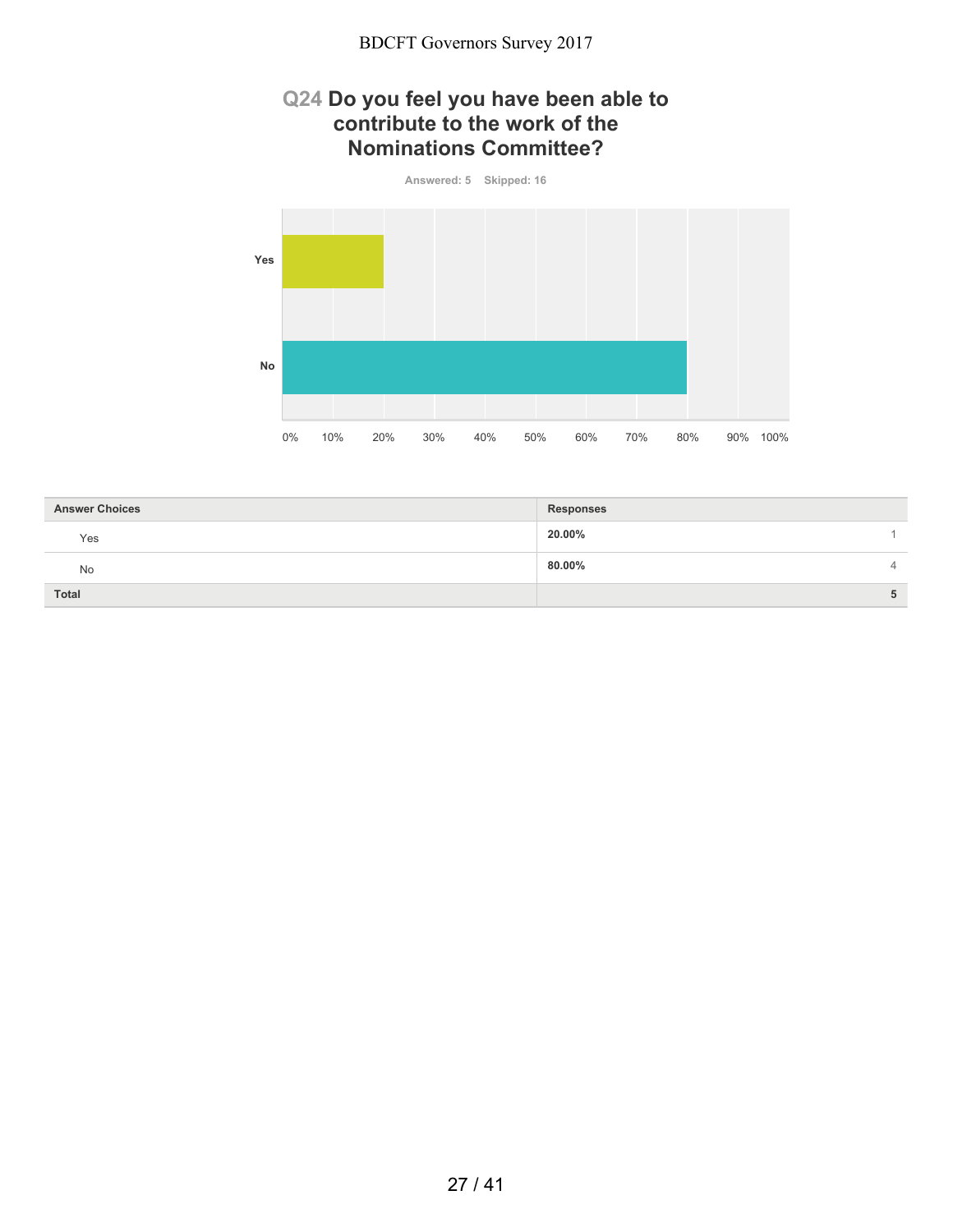### **Q25 Do you have any ideas about how your effectiveness and participation could be improved?**

**Answered: 2 Skipped: 19**

| ₩ | <b>Responses</b>       | Date               |
|---|------------------------|--------------------|
|   | only just joined       | 5/15/2017 10:44 AM |
|   | I feel fully involved. | 5/11/2017 11:24 AM |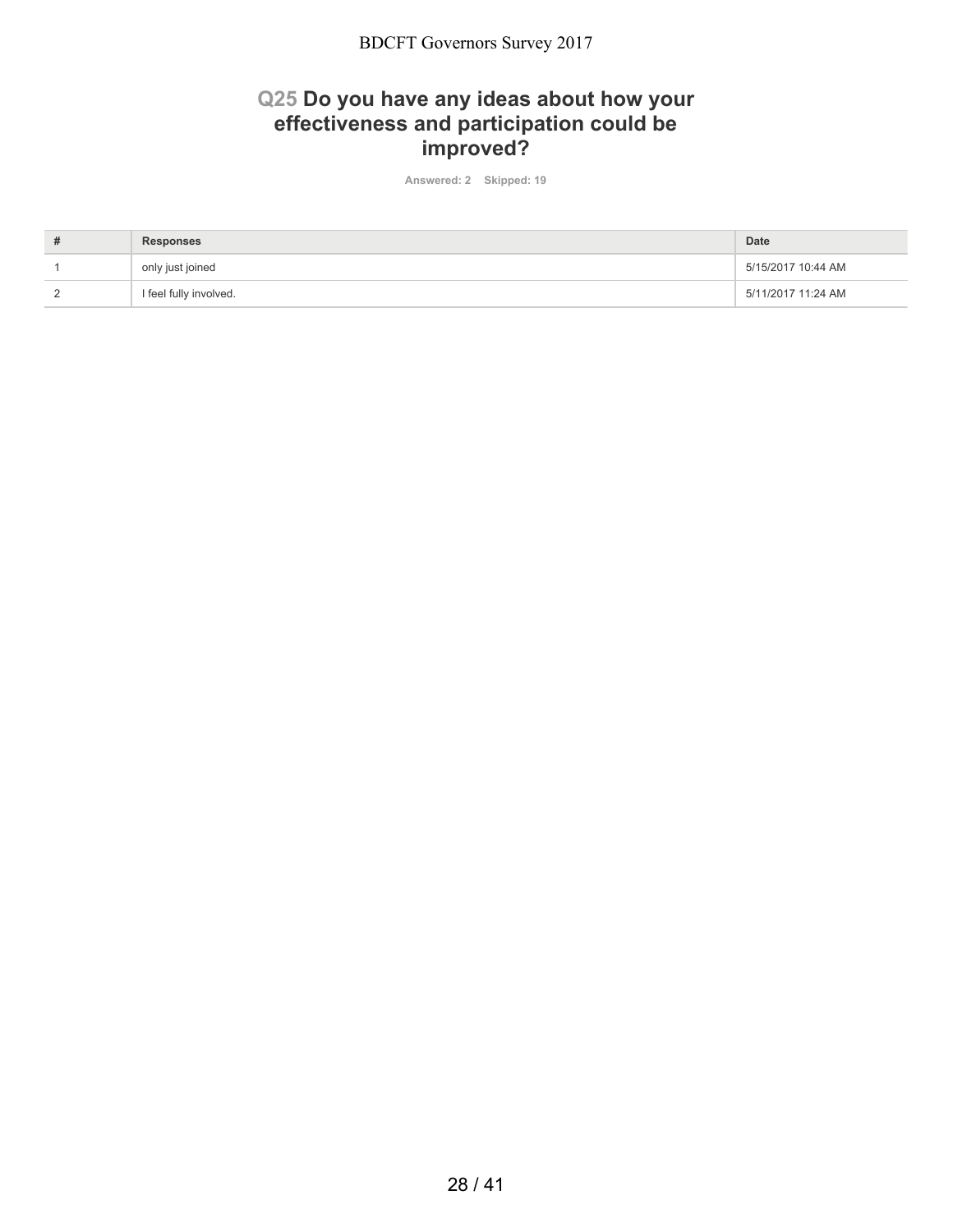# **Q26 Are you a member of the Membership Development Committee?**



| <b>Answer Choices</b>                     | <b>Responses</b> |    |
|-------------------------------------------|------------------|----|
| Yes                                       | 30.00%           | 6  |
| No - please go to next page (question 29) | 70.00%           | 14 |
| <b>Total</b>                              |                  | 20 |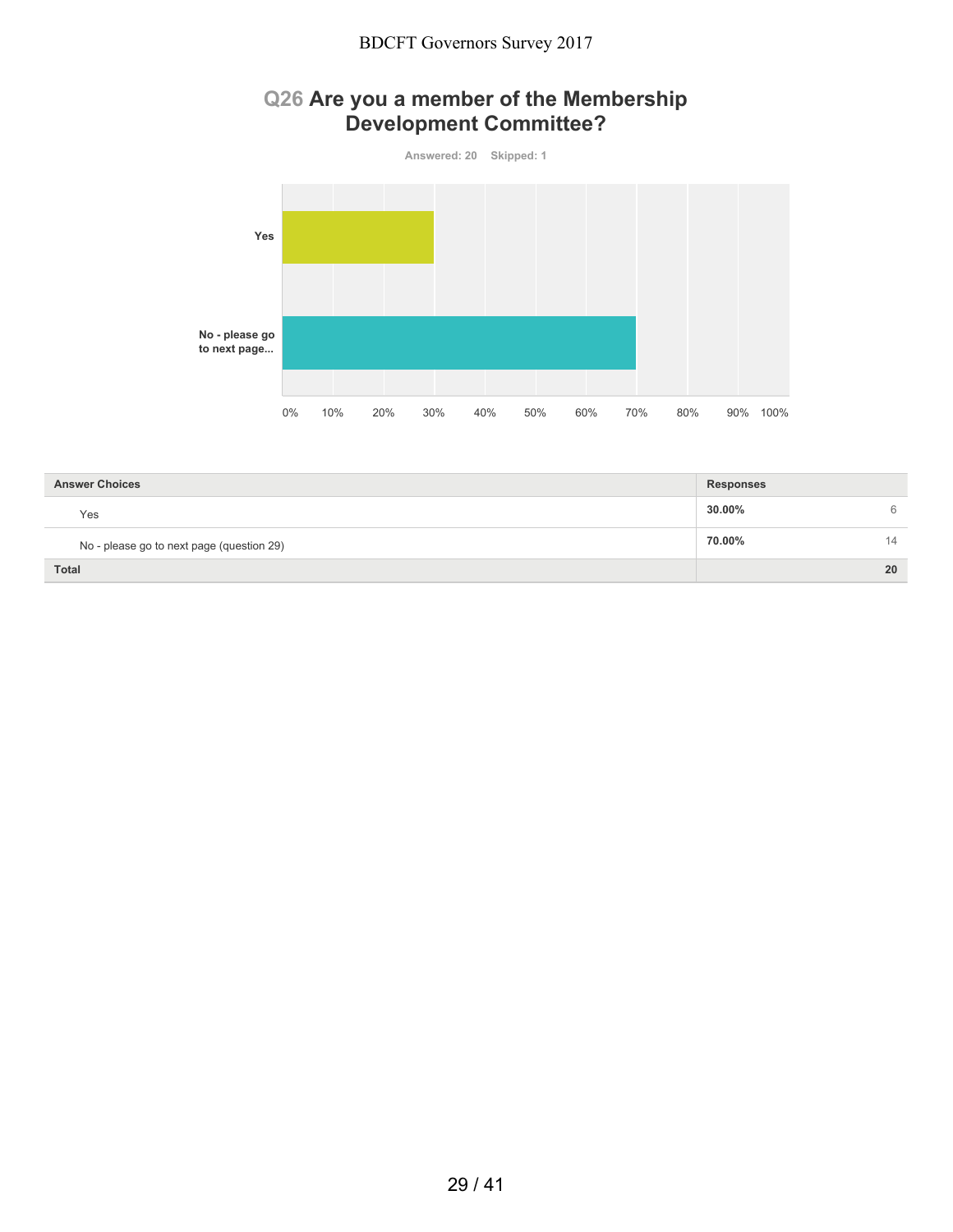### **Q27 Do you feel you have been able to contribute to the work of the Membership Development Committee?**



| 5        |
|----------|
| $\Omega$ |
|          |
|          |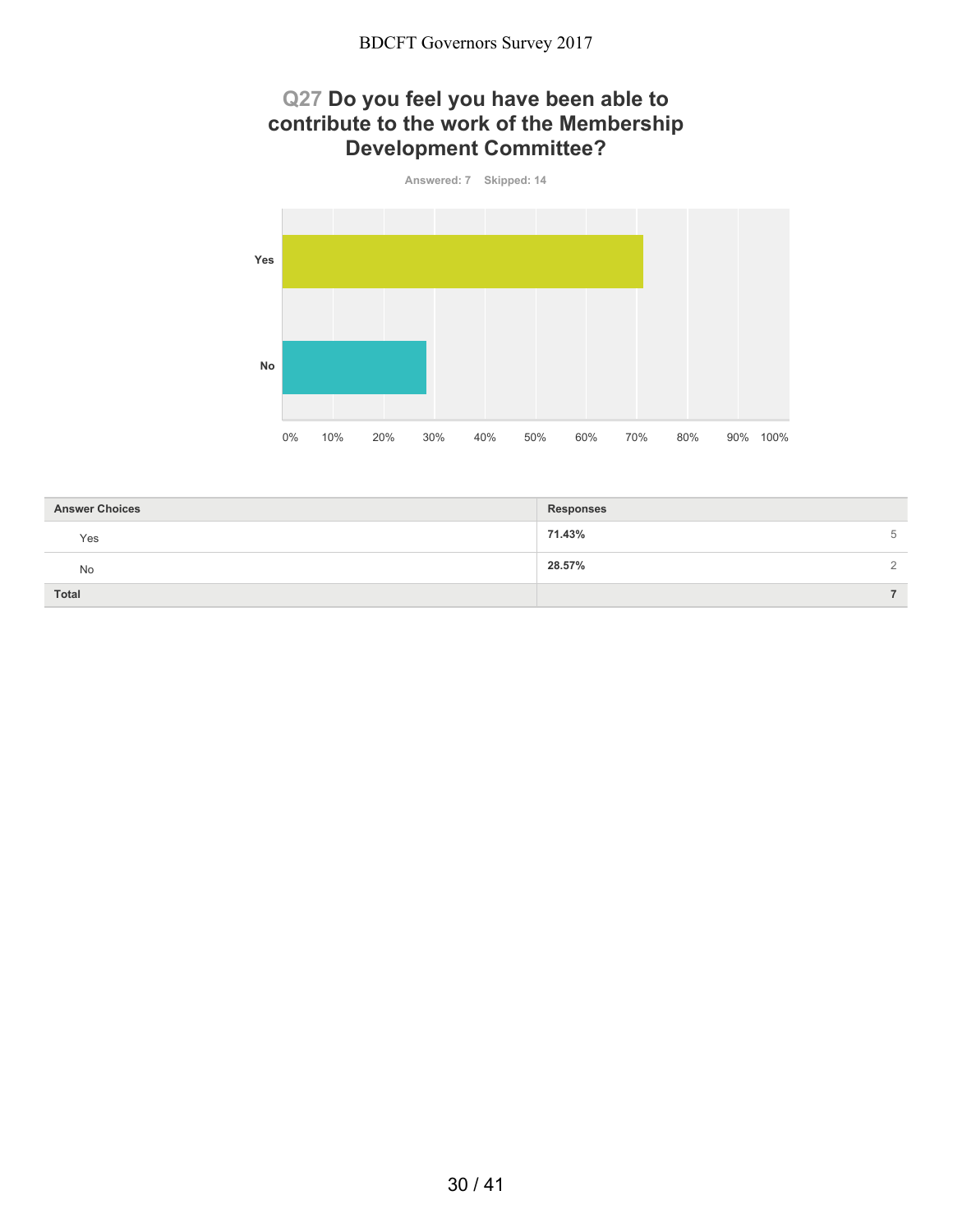### **Q28 Do you have any ideas about how your effectiveness and participation could be improved?**

**Answered: 3 Skipped: 18**

| # | <b>Responses</b>                                                                                                                                                                                                                                                                                            | Date              |
|---|-------------------------------------------------------------------------------------------------------------------------------------------------------------------------------------------------------------------------------------------------------------------------------------------------------------|-------------------|
|   | spending more time networking with committee members                                                                                                                                                                                                                                                        | 6/12/2017 9:18 AM |
|   | Yes they have been shared.                                                                                                                                                                                                                                                                                  | 6/8/2017 4:25 PM  |
|   | I feel that, as Governors, we could do more to engage with existing members and Members of the Public. The "Meet<br>Your Governors" event prior to the Annual Members' Meeting is a good start, but I feel that we need more stand-alone<br>events like these - possibly connected with the Board Meetings. | 5/15/2017 5:07 PM |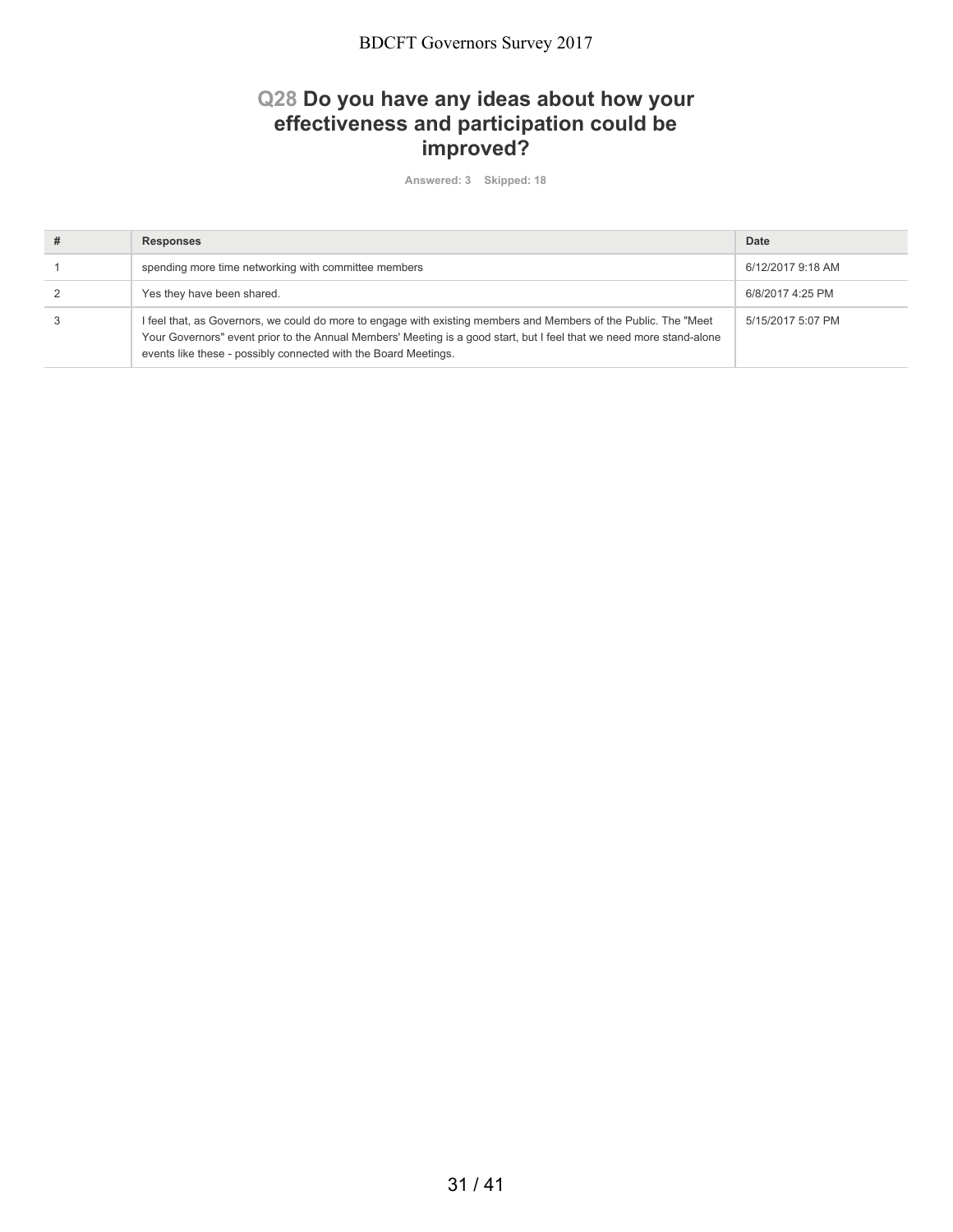# **Q29 Are you a member of the Quality Account Task and Finish Group?**



| <b>Answer Choices</b>                     | <b>Responses</b> |    |
|-------------------------------------------|------------------|----|
| Yes                                       | 25.00%           | 5  |
| No - please go to next page (question 32) | 75.00%           | 15 |
| <b>Total</b>                              |                  | 20 |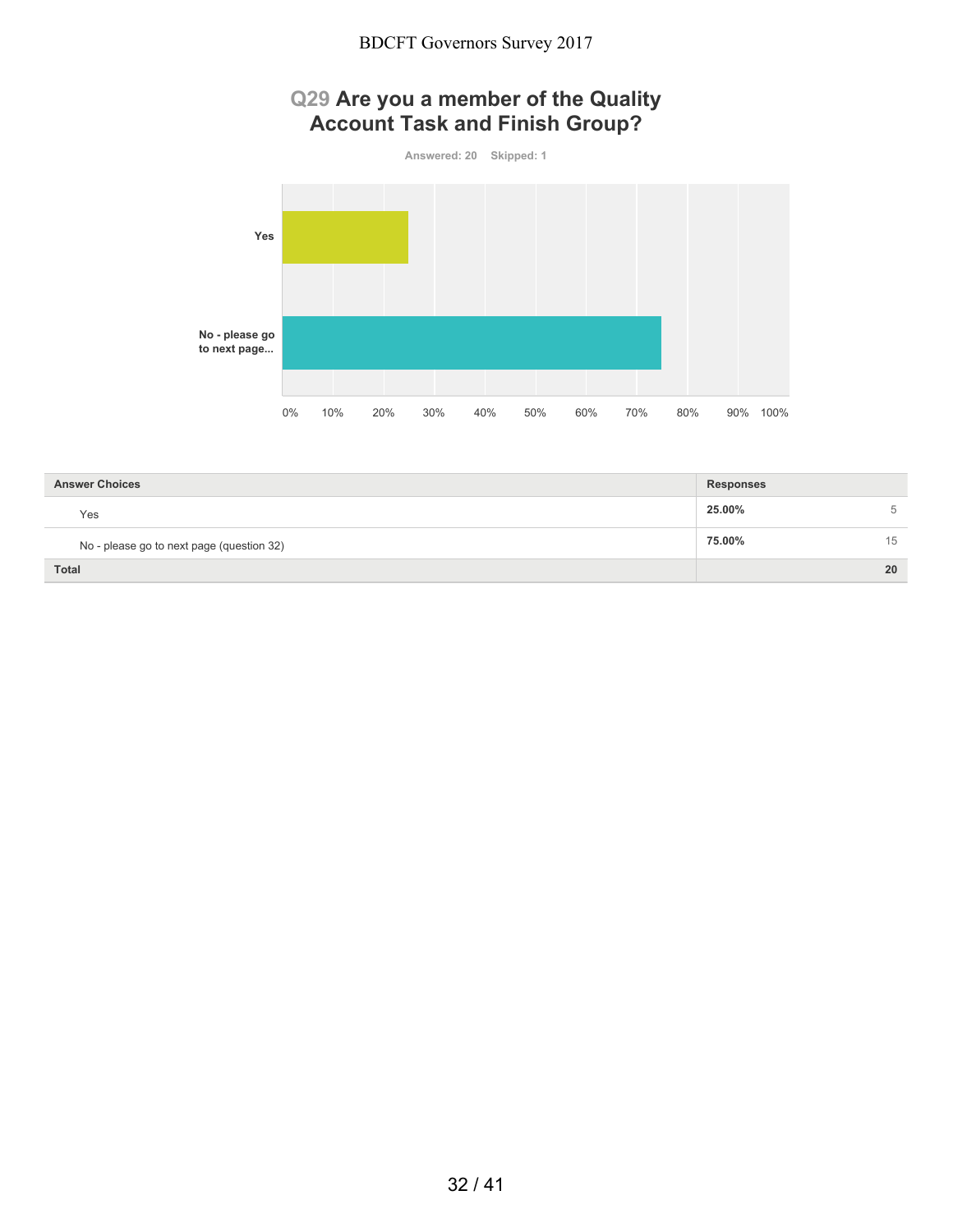### **Q30 Do you feel you have been able to contribute to the work of the Quality Account Task and Finish Group?**



| <b>Answer Choices</b> | <b>Responses</b> |   |
|-----------------------|------------------|---|
| Yes                   | 50.00%           | 4 |
| No                    | 50.00%           | 4 |
| <b>Total</b>          |                  | 8 |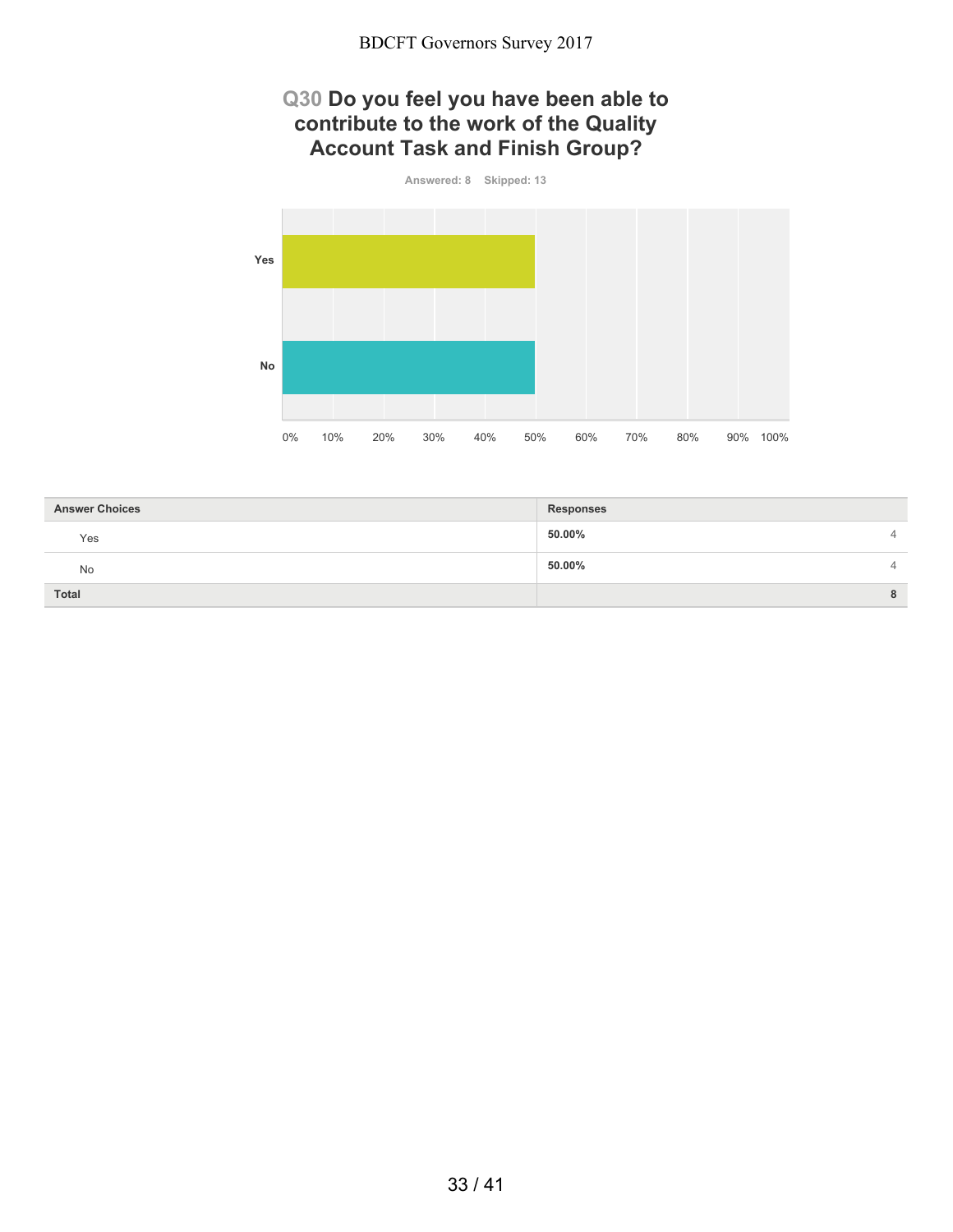### **Q31 Do you have any ideas about how your effectiveness and participation could be improved?**

**Answered: 1 Skipped: 20**

| Responses                                                                             | Date             |
|---------------------------------------------------------------------------------------|------------------|
| This is of no reflection to the group as I have not had time to attend these meetings | 6/8/2017 3:42 PM |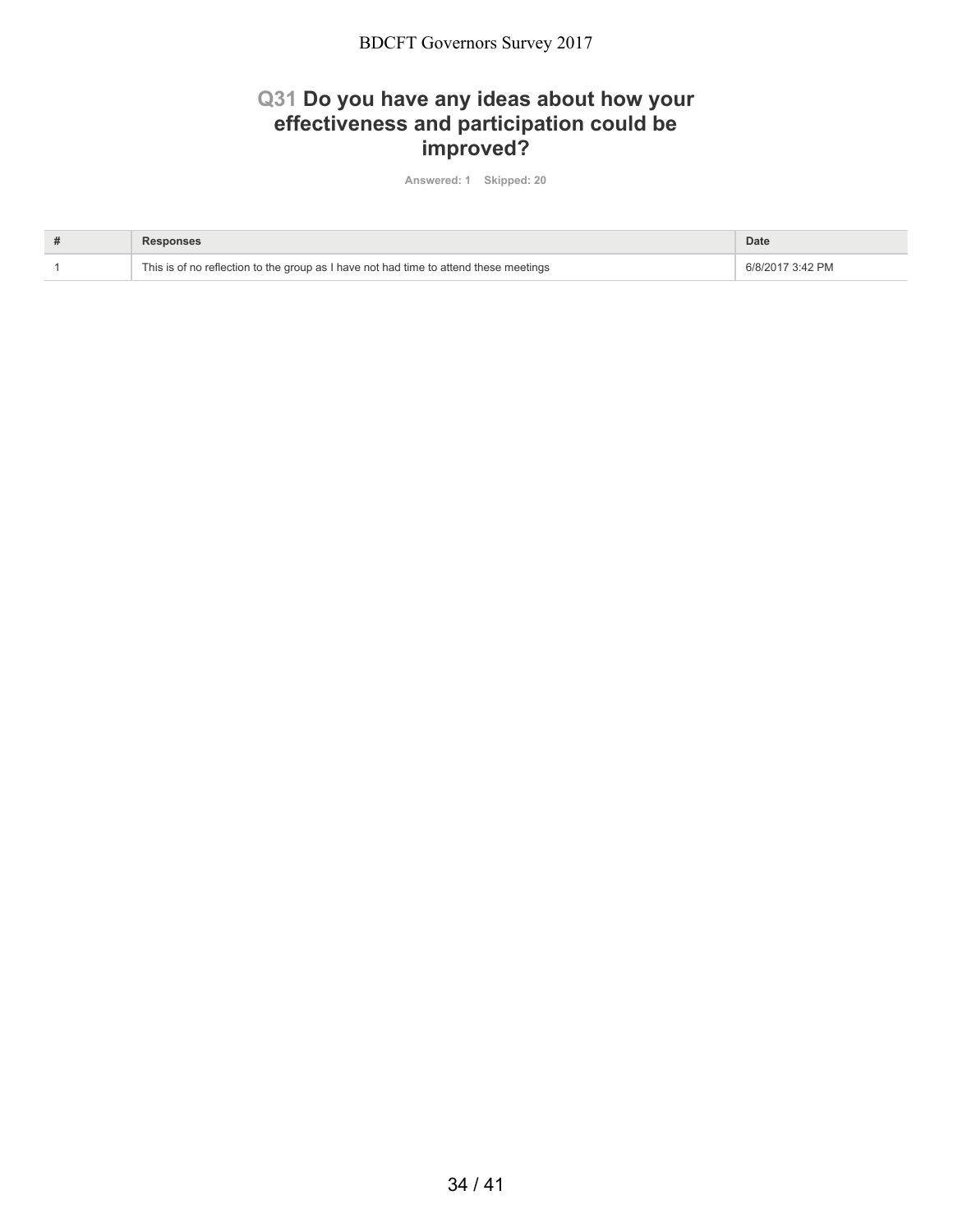# **Q32 Are you a member of the 15 Steps Quality Challenge Visits?**



| <b>Answer Choices</b>                    | <b>Responses</b> |              |
|------------------------------------------|------------------|--------------|
| Yes                                      | 15.00%           | $\mathbf{r}$ |
| No - please go to next page (question 35 | 85.00%           | 17           |
| <b>Total</b>                             |                  | 20           |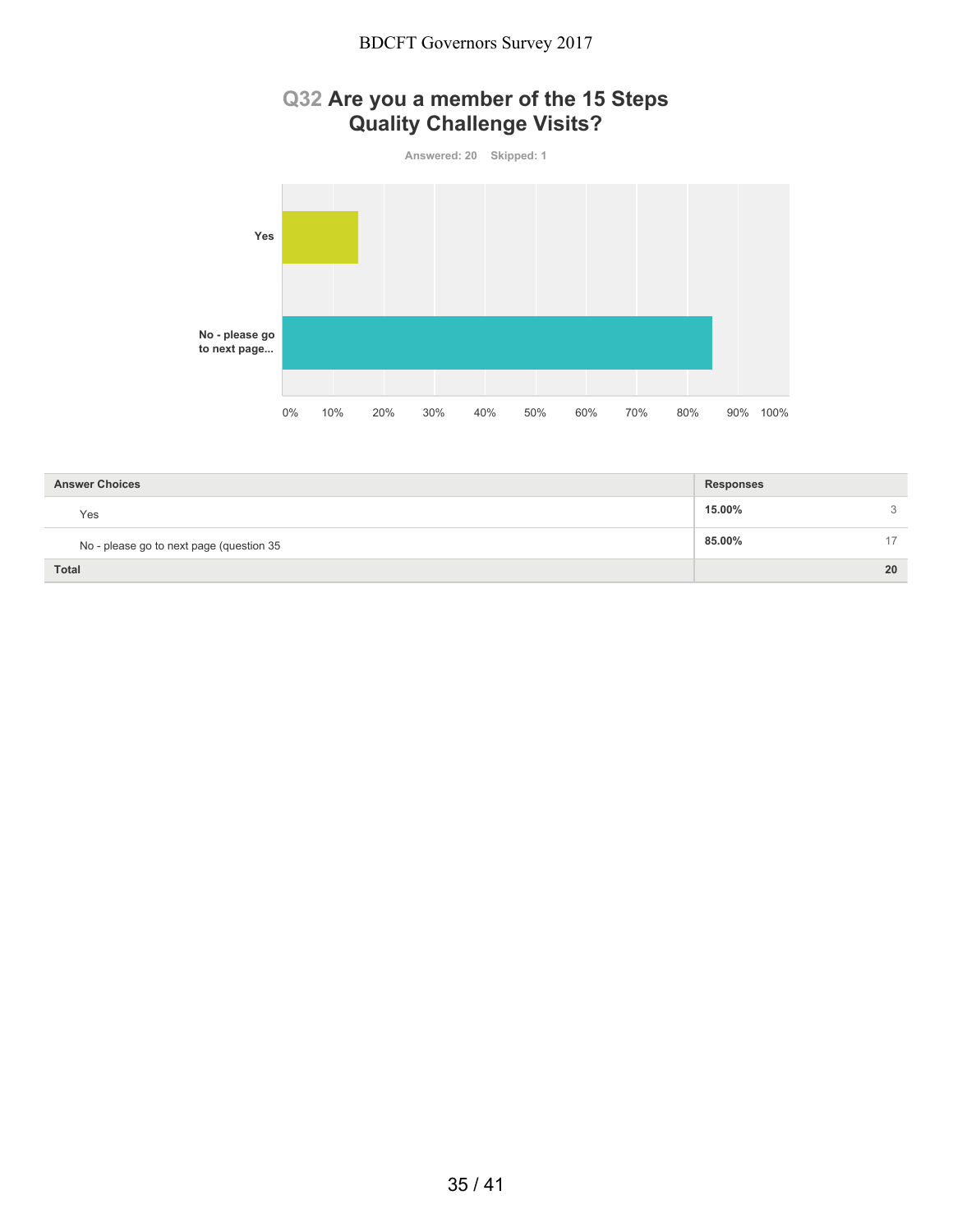## **Q33 Do you feel you have been able to contribute to the work of the 15 Steps Quality Challenge Visits?**



| <b>Answer Choices</b> | <b>Responses</b> |   |
|-----------------------|------------------|---|
| Yes                   | 50.00%           | 3 |
| No                    | 50.00%<br>3      |   |
| <b>Total</b>          | 6                |   |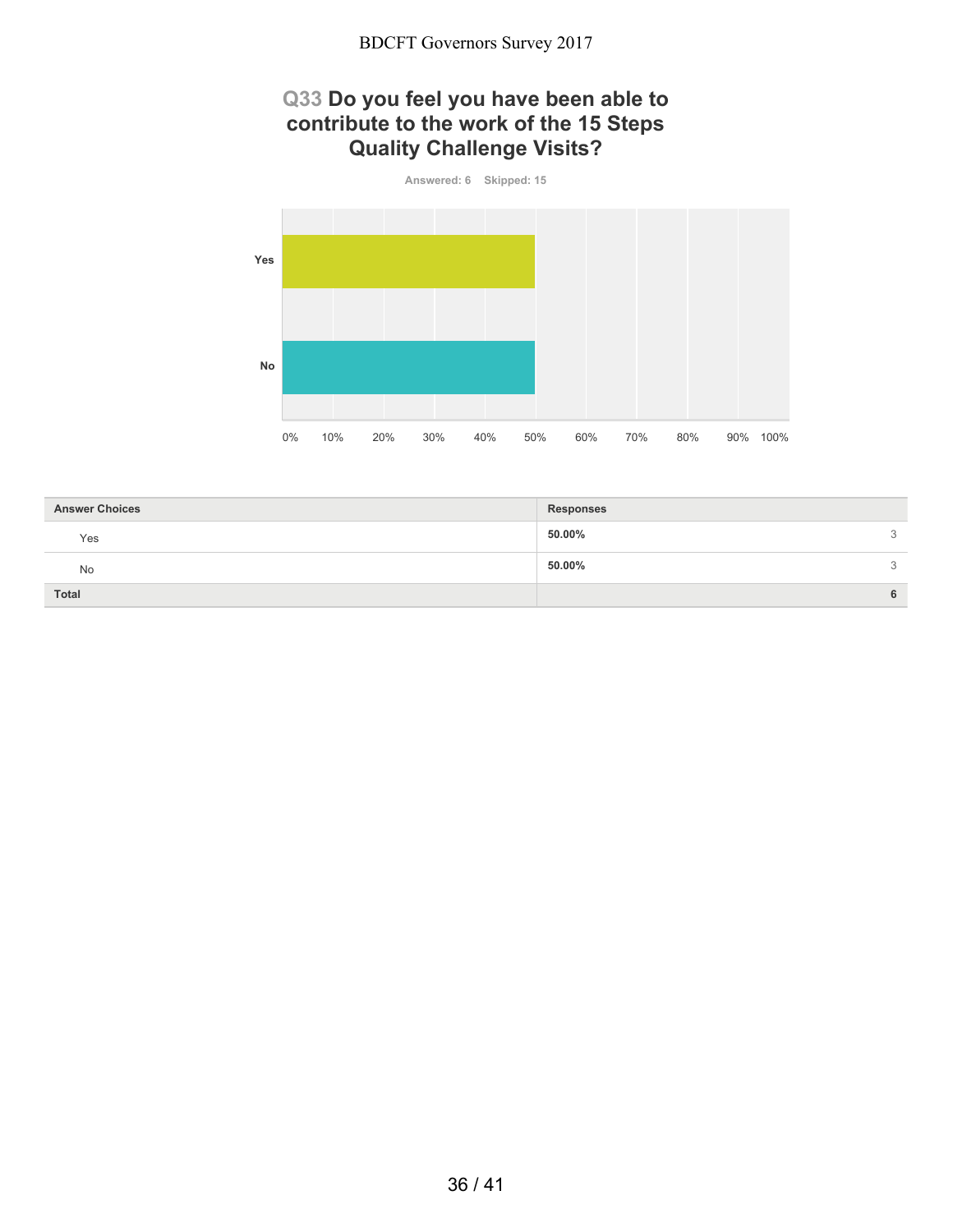#### **Q34 Do you have any ideas about how your effectiveness and participation could be improved?**

**Answered: 1 Skipped: 20**

| Responses                                       | Date                 |
|-------------------------------------------------|----------------------|
| I haven't done one yet, so difficult to comment | 2:32 PM<br>6/19/2017 |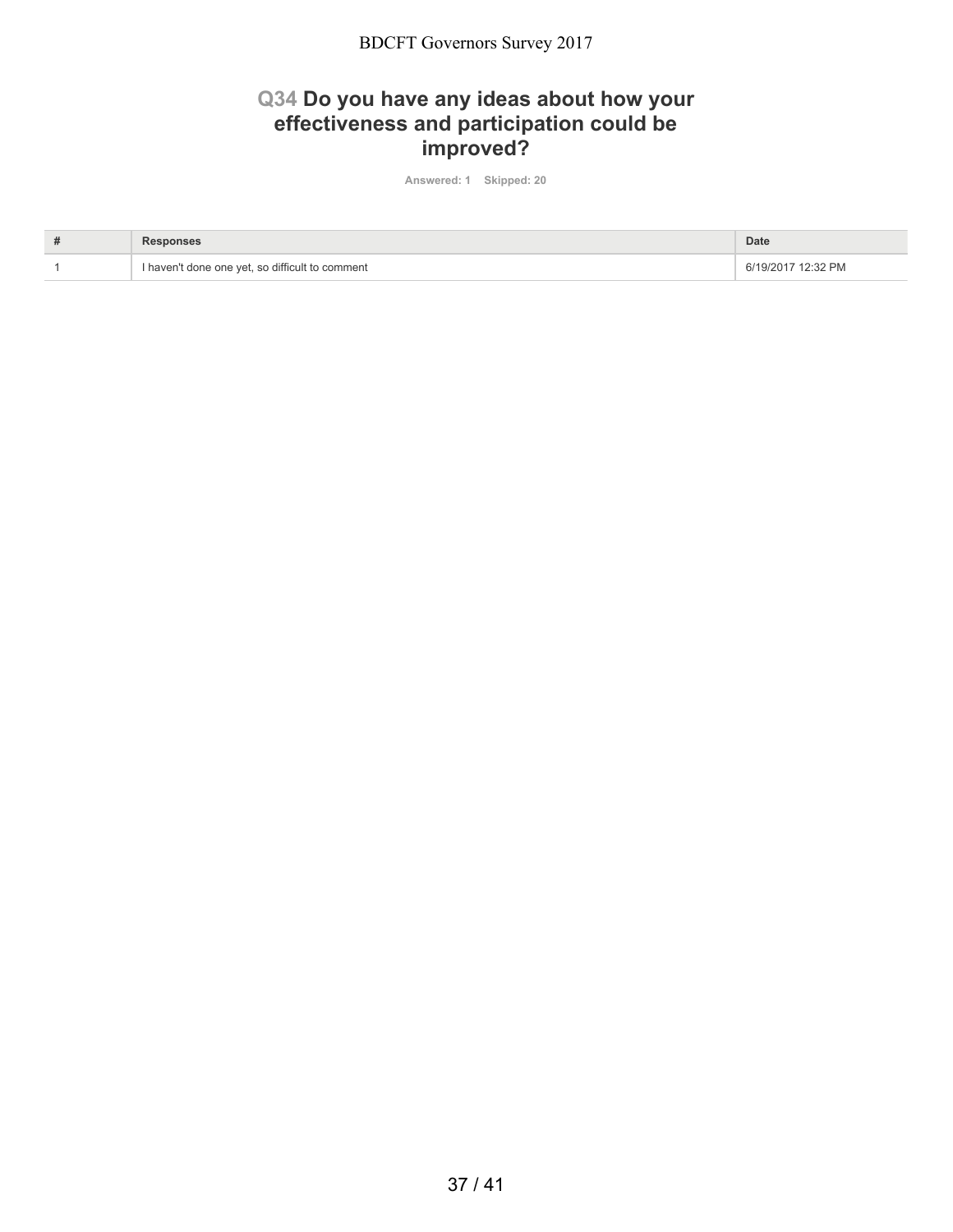



**No I was not able to attend the meetings when this was discussed** 

|                                                         | <b>Yes</b>   | <b>No</b>     | I was not able to attend the meetings when this was discussed | <b>Total</b> |
|---------------------------------------------------------|--------------|---------------|---------------------------------------------------------------|--------------|
| Appointment of Non-Executive Directors                  | 65.00%<br>13 | 15.00%<br>3   | 20.00%                                                        | 20           |
|                                                         |              |               |                                                               |              |
| Setting the Remuneration of the Non-Executive Directors | 50.00%       | 5.00%         | 45.00%                                                        |              |
|                                                         | 10           |               |                                                               | 20           |
| Setting the Remuneration of the Chair                   | 55.00%       | 10.00%        | 35.00%                                                        |              |
|                                                         | 11           | $\Omega$<br>ے |                                                               | 20           |

| -- | .           | Date |
|----|-------------|------|
|    | $\sim$<br>. |      |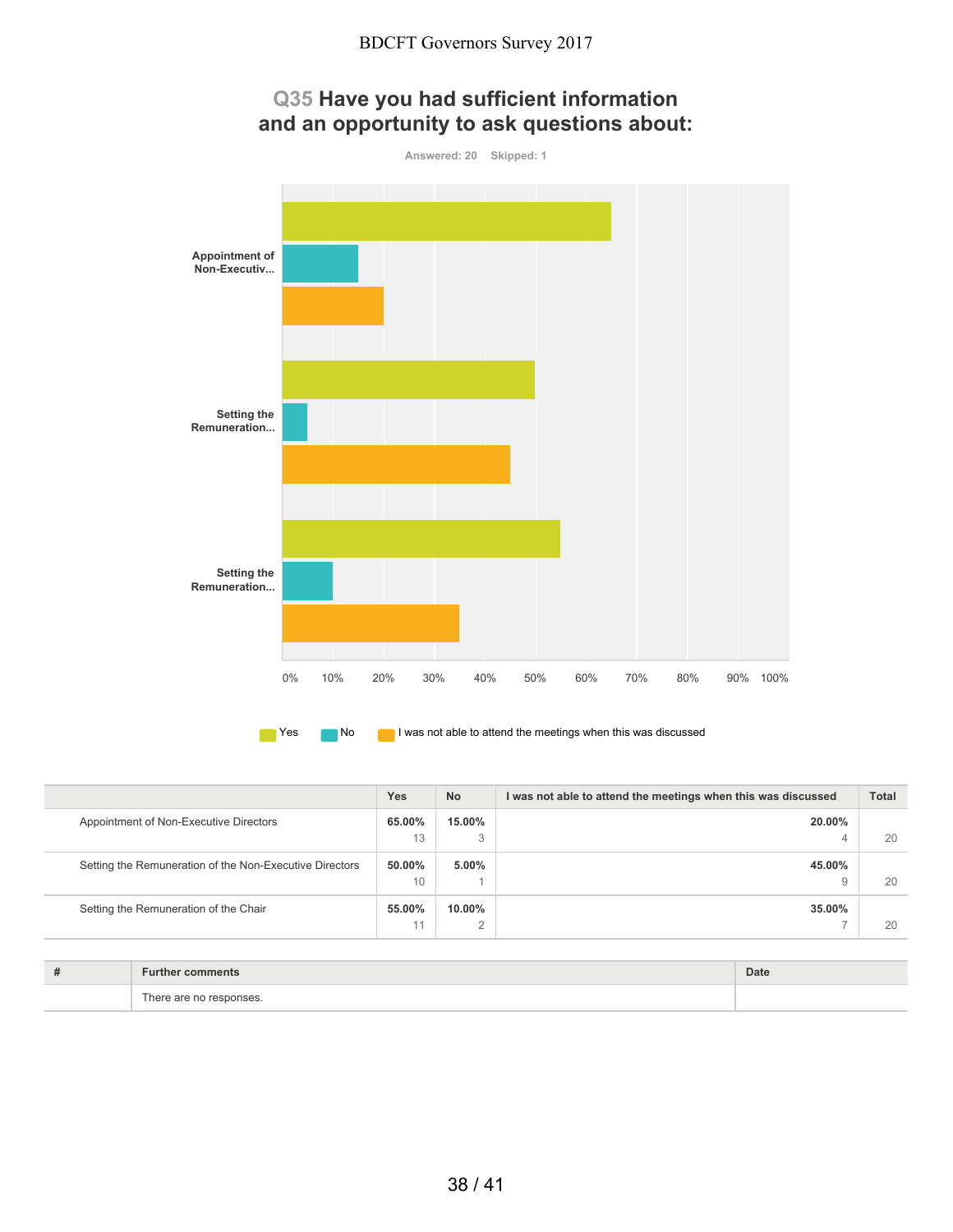## **Q36 The Council of Governors is given opportunities to influence the Trust's strategy and plans**



|             | <b>Strongly disagree</b> | <b>Disagree</b> | Neither agree nor disagree | Agree  | <b>Strongly agree</b> | <b>Total</b> | <b>Weighted Average</b> |
|-------------|--------------------------|-----------------|----------------------------|--------|-----------------------|--------------|-------------------------|
| % Agreement | 5.00%                    | 10.00%          | 10.00%                     | 55.00% | 20.00%                |              |                         |
|             |                          |                 |                            |        |                       | 20           | 0.00                    |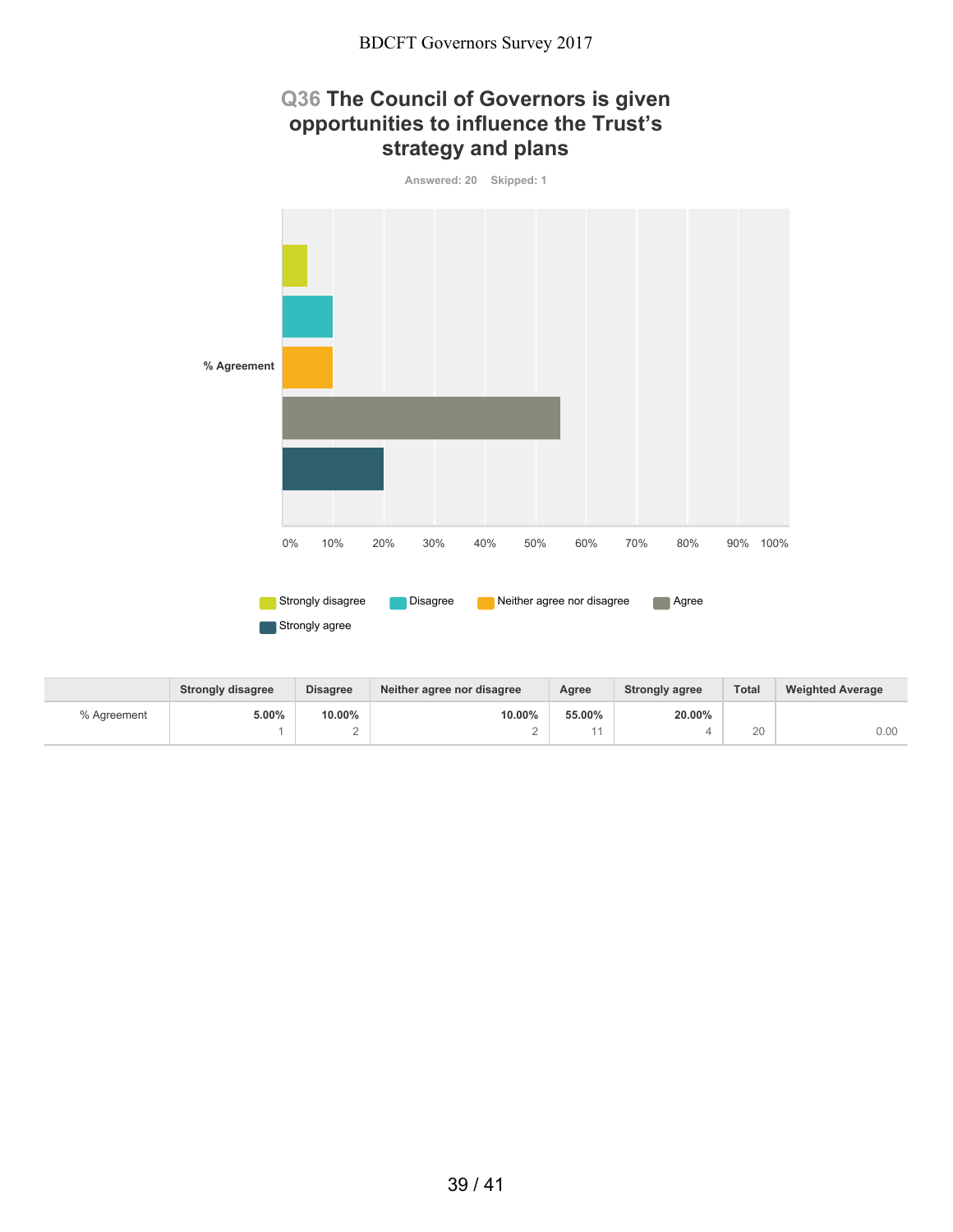## **Q37 Comments**

**Answered: 1 Skipped: 20**

| <b>Responses</b>                                                                                                                                                                                                                                                                                                                                                                                                                                                                                                                       | Date               |
|----------------------------------------------------------------------------------------------------------------------------------------------------------------------------------------------------------------------------------------------------------------------------------------------------------------------------------------------------------------------------------------------------------------------------------------------------------------------------------------------------------------------------------------|--------------------|
| Its difficult for a group of governors to have strategic influence on something as complicated and fulsome as a Trust<br>strategy (alongside the demands of the NHS business planning process that are required to be met) I'm not sure that<br>this is what the COG role is? I see COG more as a participation and voice of the membership/sense<br>check/governance group. This group may indirectly have an effect on the operational management team required to<br>build the plans, but this is probably the most you can expect? | 6/19/2017 12:37 PM |